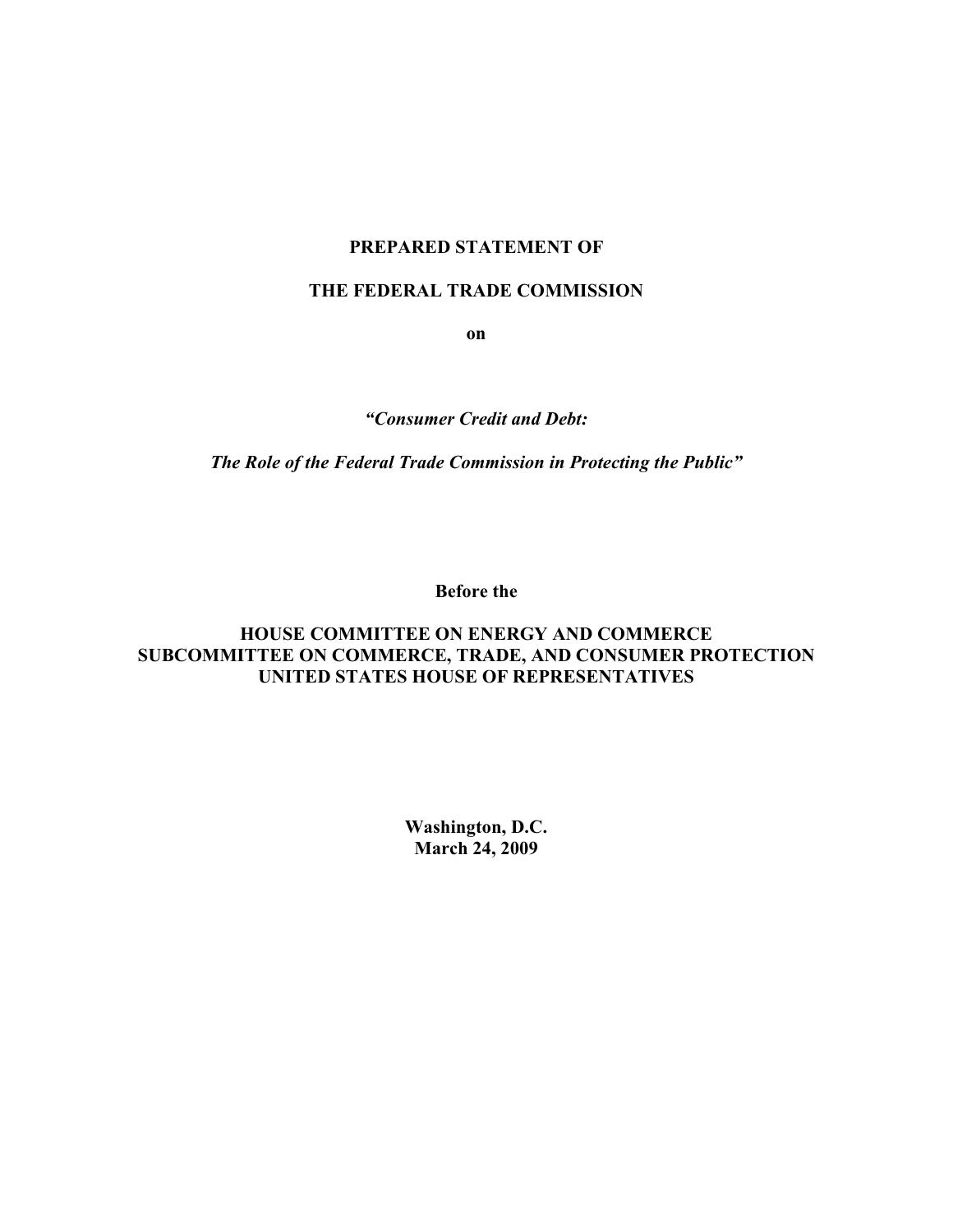# **I. Introduction**

Chairman Rush, Ranking Member Radanovich, and members of the Subcommittee, I am Jon Leibowitz, Chairman of the Federal Trade Commission ("FTC" or "Commission").<sup>1</sup> I appreciate the opportunity to appear before you today to discuss the Commission's efforts to protect consumers from predatory lending practices and other illegal acts and practices relating to financial services.

The Commission protects consumers from harmful acts and practices at every stage of the credit life-cycle, from when credit is first advertised to when debts are collected. At the early stages of the cycle, the FTC protects consumers from the unfair, deceptive, or otherwise unlawful acts and practices of brokers, lenders, and others who advertise or offer credit. The agency also protects consumers at the middle stages of the credit life-cycle from the unlawful conduct of creditors and servicers who collect payments from consumers who are current on their debts. At the later stages of the cycle, the Commission protects consumers who are delinquent or in default on their debts from the unlawful acts and practices of debt collectors, credit repair companies, debt settlement firms, and mortgage foreclosure scam artists.

The FTC believes that its past efforts have provided important protections to American consumers throughout the credit life-cycle. The agency, however, also recognizes that it must do more. To allow the FTC to perform a greater and more effective role in protecting consumers, the Commission recommends that Congress:

The views expressed in this statement represent the views of the Commission. My 1 oral presentation and responses to any questions are my own, however, and do not necessarily reflect the views of the Commission or any other Commissioner.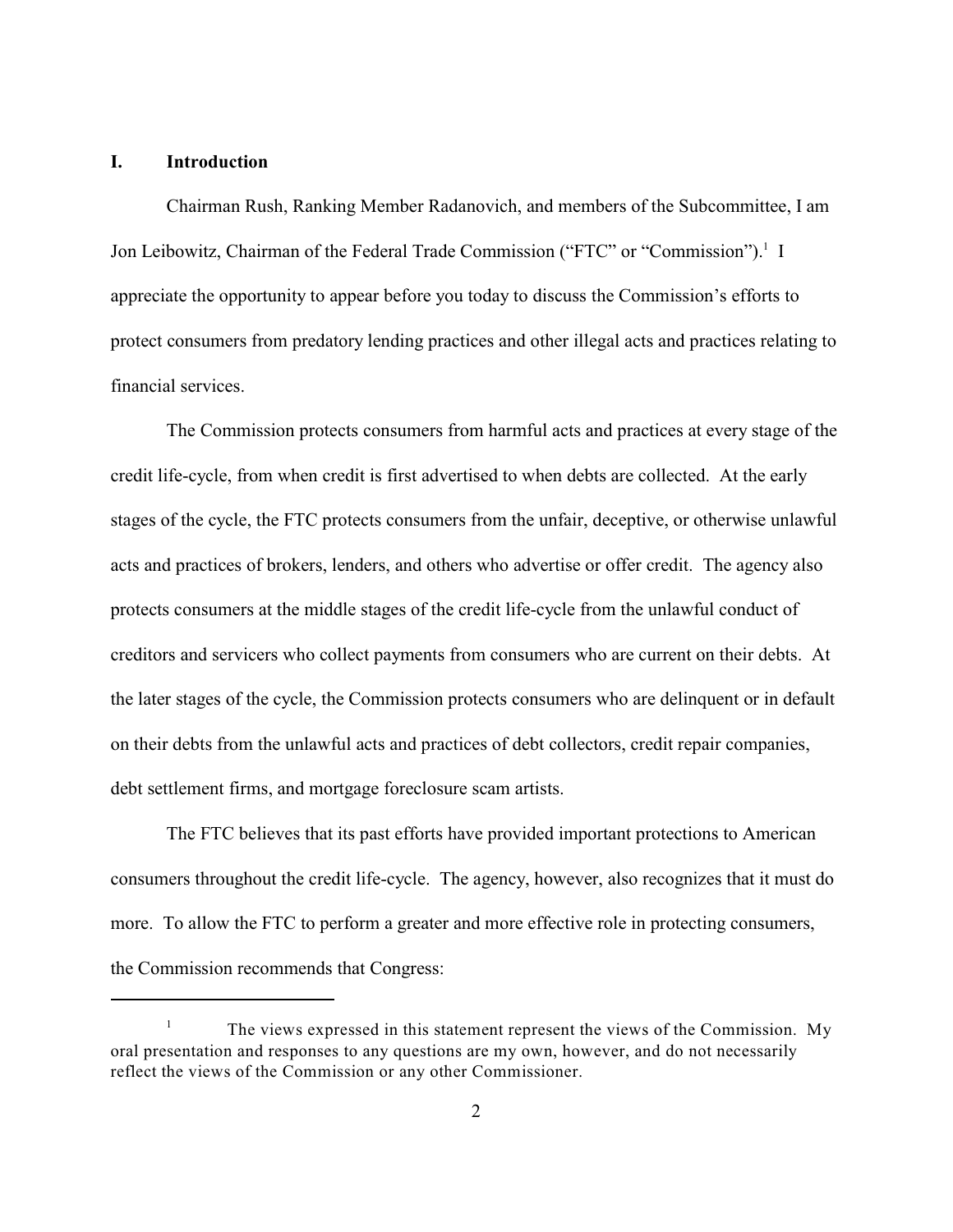- Permit the FTC to employ notice and comment rulemaking procedures to establish rules pursuant to the FTC Act that set forth unfair or deceptive acts and practices relating to all financial services.
- Authorize the FTC to obtain civil penalties for unfair or deceptive acts and practices relating to all financial services and authorize the FTC to bring suit in its own right in federal court to obtain civil penalties.
- Provide additional resources to assist the FTC in increasing its law enforcement activities related to financial services and expanding its critical research on the efficacy of mortgage disclosures and other topics.
- Ensure that, because of the Commission's unequaled and comprehensive focus on consumer protection, its independence from providers of financial services, and its emphasis on vigorous law enforcement, the FTC is considered as it moves forward in determining how to modify federal oversight of consumer financial services.

This testimony will provide an overview of the FTC's consumer protection authority

related to financial services, describe how the Commission has used its consumer protection tools on behalf of consumers throughout the credit life-cycle, and recommend changes in the law to enable the FTC to do more to protect consumers. To be effective in doing more to protect consumers, the Commission will need more resources.

#### **II. Overview of FTC Authority**

Although many federal agencies have authority over financial services, the FTC is the only federal agency whose sole objective with respect to financial services is to protect consumers. The Commission has law enforcement authority over a wide range of acts and practices related to financial services. The agency enforces Section 5 of the Federal Trade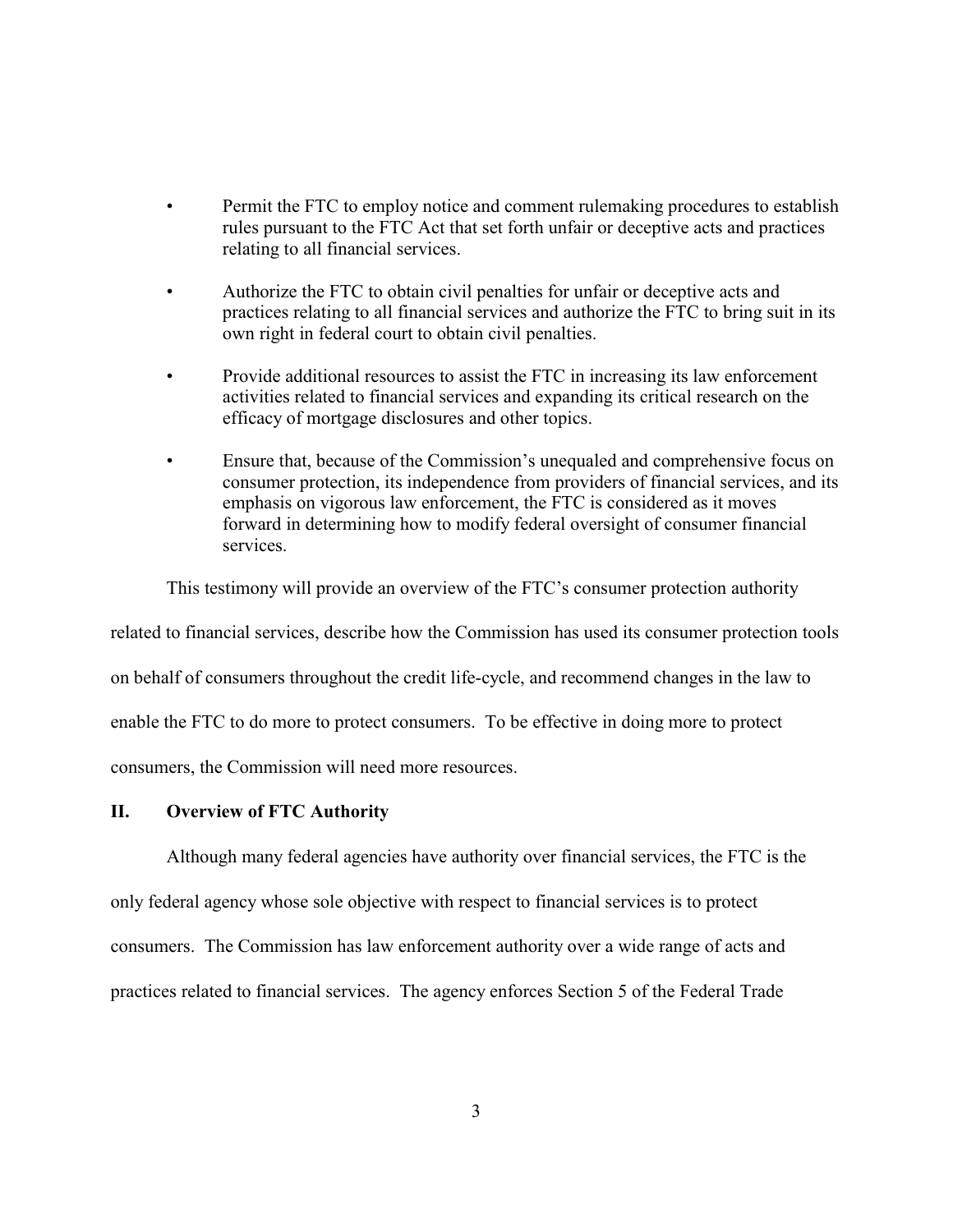Commission Act, $2$  which prohibits unfair or deceptive acts or practices in or affecting commerce. The FTC also has the authority to promulgate rules to prohibit deceptive or unfair practices.<sup>3</sup>

The Commission also enforces a number of other consumer protection statutes that govern financial services providers, including the Truth in Lending Act ("TILA"),<sup>4</sup> the Home Ownership and Equity Protection Act ("HOEPA"),<sup>5</sup> the Consumer Leasing Act ("CLA"),<sup>6</sup> the Fair Debt Collection Practices Act ("FDCPA"),<sup>7</sup> the Fair Credit Reporting Act ("FCRA"),<sup>8</sup> the

15 U.S.C. §§ 1601-1666j (requiring disclosures and establishing other requirements <sup>4</sup> in connection with consumer credit transactions).

15 U.S.C. § 1639 (providing additional protections for consumers who enter into <sup>5</sup> certain high-cost refinance mortgage loans). HOEPA is a part of TILA.

<sup>6</sup> 15 U.S.C.  $\&$  1667-1667f (requiring disclosures, limiting balloon payments, and regulating advertising in connection with consumer lease transactions).

<sup>7</sup> 15 U.S.C. §§ 1692-1692p (prohibiting abusive, deceptive, and unfair debt collection practices by third-party debt collectors).

<sup>8</sup> 15 U.S.C. §§ 1681-1681x (imposing standards for consumer reporting agencies and information furnishers in connection with the credit reporting system and placing restrictions on the use of credit reporting information).

<sup>&</sup>lt;sup>2</sup> 15 U.S.C. § 45(a).

<sup>&</sup>lt;sup>3</sup> 15 U.S.C. § 57a(a)(1)(B); rulemaking procedures are set forth at 15 U.S.C. § 57a(b). The Commission has used this authority to issue two rules to prevent and prohibit unfair practices concerning consumer credit: the Holder in Due Course Rule, 40 Fed. Reg. 53,506 (Nov. 18, 1975) (codified at 16 C.F.R. § 433), and the Credit Practices Rule, 49 Fed. Reg. 7740 (March 1, 1984) (codified at 16 C.F.R. § 444).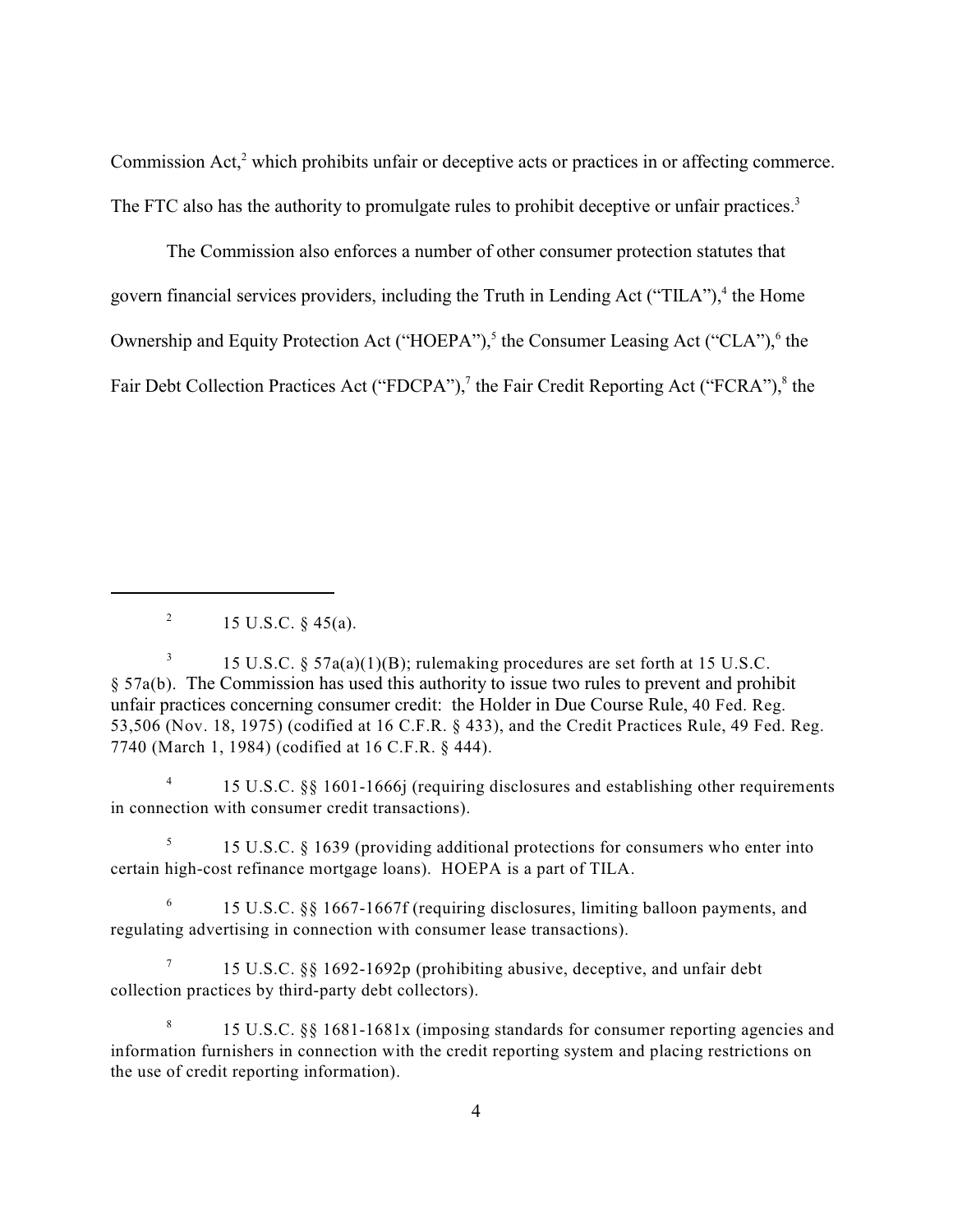Equal Credit Opportunity Act ("ECOA"), $9$  the Credit Repair Organizations Act ("CROA"),  $10$  the Electronic Funds Transfer Act ("EFTA"), $<sup>11</sup>$  and the privacy provisions of the Gramm-Leach-</sup> Bliley Act ("GLB Act").<sup>12</sup>

Under the TILA, CLA, ECOA, and EFTA, the Federal Reserve Board ("Federal

Reserve"), not the FTC, has the authority to promulgate implementing rules that the FTC

enforces for entities within its jurisdiction. Under the GLB Act and the FCRA (including the

FACT Act),  $13$  the FTC has limited authority to promulgate and enforce implementing

regulations. 14

<sup>10</sup> 15 U.S.C. §§ 1679-1679j (requiring disclosures and establishing other requirements in connection with credit repair organizations, including prohibiting charging fees until services are completed)

<sup>11</sup> 15 U.S.C. §§ 1693-1693r (establishing basic rights and responsibilities of institutions and consumers in connection with electronic fund transfer services).

15 U.S.C. §§ 6801-6809 (imposing requirements on financial institutions with 12 respect to annual privacy notices, procedures for providing customers an opt-out from having certain information shared with nonaffiliated third parties, and safeguarding customers' personally identifiable information).

<sup>13</sup> Pub. L. No. 108-159, 117 Stat. 1953 (2003).

 $F<sup>14</sup>$  For a description of the FTC's activities related to the GLB Act, FCRA, and FACT Act, and the protection of the privacy and security of consumer's financial information, *see* Prepared Statement of the Federal Trade Commission on Protecting the Privacy of the Social Security Number From Identity Theft before the Subcommittee On Social Security of the Committee On Ways and Means, United States House of Representatives (June 21, 2007), *available at* http://www.ftc.gov/os/testimony/P065409socsectest.pdf; Prepared Statement of the Federal Trade Commission on Credit Reports: Consumers' Ability To Dispute And Change Inaccurate Information before the Committee On Financial Services of the United States House of Representatives (June 19, 2007), *available at*

<sup>&</sup>lt;sup>9</sup> 15 U.S.C. §§ 1691-1691f (prohibiting creditor practices that discriminate on the basis of race, religion, national origin, sex, marital status, age, receipt of public assistance, and the exercise of certain legal rights).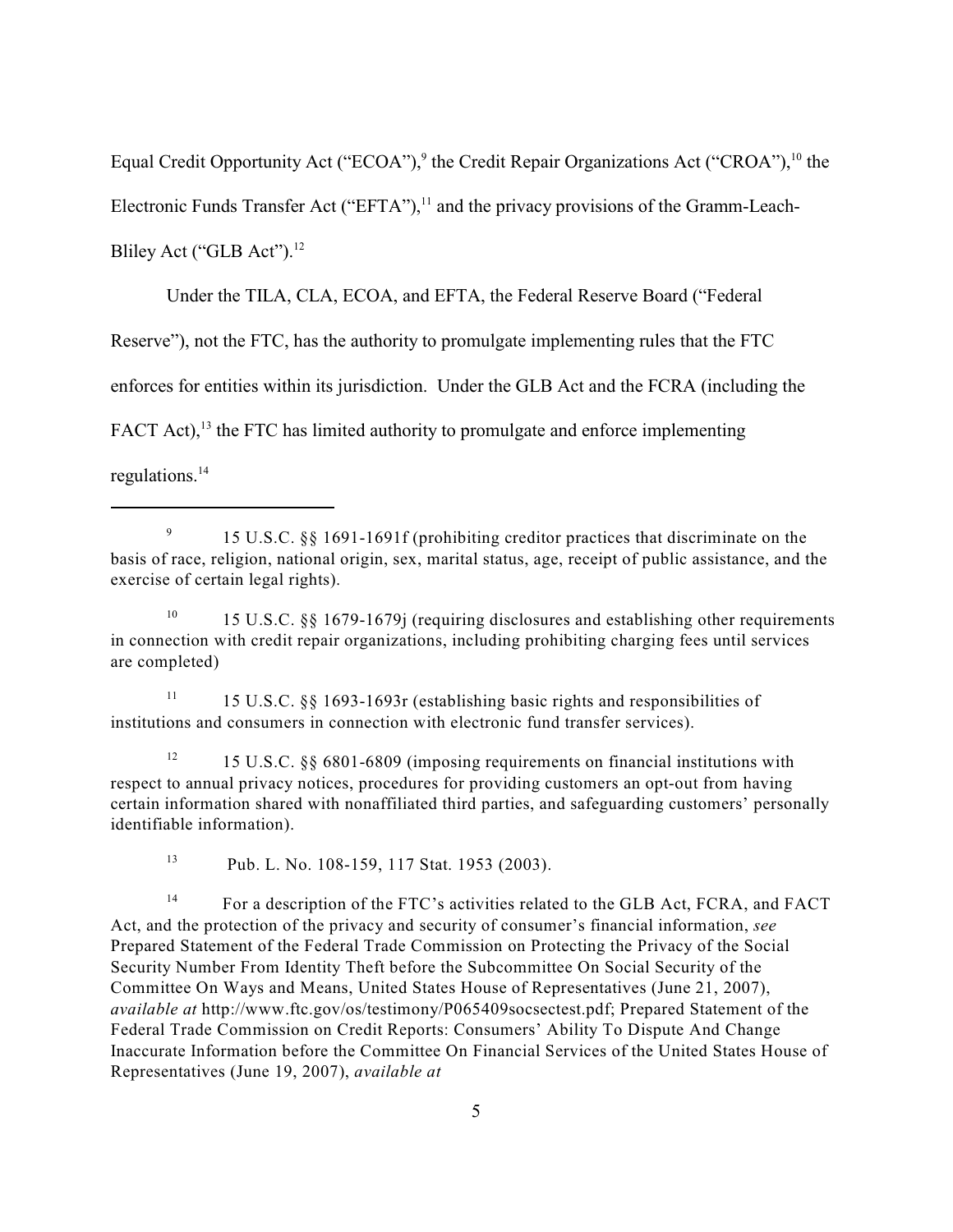Although the Commission has broad authority related to financial products and services, many financial service providers are exempt from the FTC's jurisdiction. Banks, thrifts, and federal credit unions are specifically exempt from the Commission's jurisdiction.<sup>15</sup> The FTC's jurisdiction reaches only to non-bank financial companies, including non-bank mortgage companies, mortgage brokers, and finance companies. Similarly, under the FDCPA and CROA, the Commission has jurisdiction over non-bank entities, including debt collectors and credit repair organizations, respectively.<sup>16</sup>

# **III. Existing Role: FTC's Protection of Consumers During the Credit Life-Cycle**

As a law enforcement agency, the FTC brings significant cases, cooperates with other law enforcers, and facilitates industry initiatives with a law enforcement component. In addition to law enforcement, the Commission uses consumer and business education, as well as research and policy development, to protect consumers of financial services. This section discusses the FTC's activities in the various stages of the consumer credit life-cycle.

### **A. Consumers Seeking Credit**

#### **1. Advertising and Marketing**

The credit life-cycle begins when a consumer initially shops for a mortgage, credit card, auto loan, payday loan, or any other form of credit. The FTC has brought numerous enforcement actions challenging deceptive or illegal marketing by lenders, brokers, or other advertisers of

http://www.ftc.gov/os/2007/06/070619credittestimony.pdf.

<sup>&</sup>lt;sup>15</sup> *See* 15 U.S.C. § 45(a)(2).

<sup>&</sup>lt;sup>16</sup> *See* 15 U.S.C. § 1692a(4), (6); 15 U.S.C. § 1679b(4).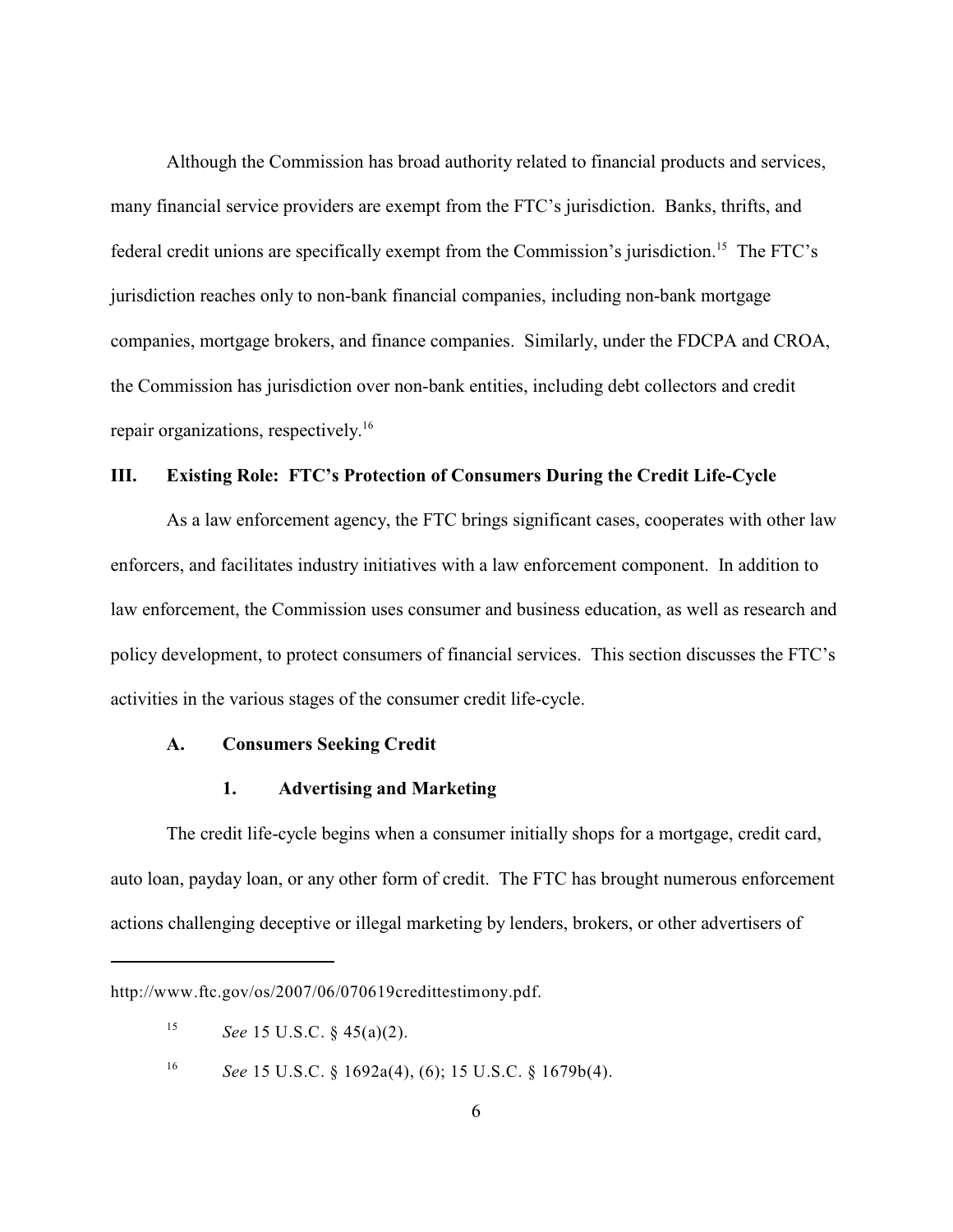consumer credit in violation of the FTC Act or the TILA.<sup>17</sup>

In mortgage advertising, the Commission has brought actions against mortgage lenders or brokers for deceptive marketing of loan costs<sup>18</sup> or other key loan terms, such as the existence of a prepayment penalty<sup>19</sup> or a large balloon payment due at the end of the loan.<sup>20</sup> Most recently, the Commission announced settlements with three mortgage lenders charged with advertising low interest rates and low monthly payments, but allegedly failing to adequately disclose that the low rates and payment amounts would increase substantially after a limited period of time.<sup>21</sup>

As to credit cards, the Commission has jurisdiction over very few entities that issue credit cards. Banks, savings associations, and credit unions issue the vast majority of credit cards, with national banks alone being responsible for approximately  $75%$  of credit cards issued.<sup>22</sup> The FTC,

*See, e.g.*, *FTC v. Associates First Capital* Corp., No. 01-00606 (N.D. Ga. 2001); <sup>18</sup> *FTC v. First Alliance Mortgage Co.*, No. 00-964 (C.D. Cal. 2000).

*FTC v. Chase Fin. Funding*, No. 04-549 (C.D. Cal. 2004); *FTC v. Diamond*, No. <sup>19</sup> 02-5078 (N.D. Ill. 2002).

<sup>20</sup> *FTC v. Diamond*, No. 02-5078 (N.D. Ill. 2002).

*See, e.g, In the Matter of American Nationwide Mortgage Company, Inc.*, FTC Dkt. <sup>21</sup> No. C-4249 (Feb.17, 2009); *In the Matter of Shiva Venture Group, Inc*., FTC Dkt. No. C-4250 (Feb. 17, 2009); *In the Matter of Michael Gendrolis*, FTC Dkt. No. C-4248 (Feb. 17, 2009).

<sup>22</sup> *See* Testimony of Julie L. Williams, Chief Counsel and First Senior Deputy Comptroller, Office of the Comptroller of the Currency, Before the Subcommittee on Financial Institutions and Consumer Credit of the Committee on Financial Services of the U.S. House of Representatives (Apr. 17, 2008) at 1, *available at*

*See, e.g.*, *FTC v. Mortgages Para Hispanos.Com Corp.,* No. 06-00019 (E.D. Tex. <sup>17</sup> 2006); *FTC v. Ranney,* No. 04-1065 (D. Colo. 2004); *FTC v. Chase Fin. Funding,* No. 04-549 (C.D. Cal. 2004); *FTC v. Diamond*, No. 02-5078 (N.D. Ill. 2002); *United States v. Mercantile Mortgage Co.*, No. 02-5079 (N.D. Ill. 2002); *FTC v. Associates First Capital Corp.,* No. 01-00606 (N.D. Ga. 2001); *FTC v. First Alliance Mortgage Co.,* No. 00-964 (C.D. Cal. 2000).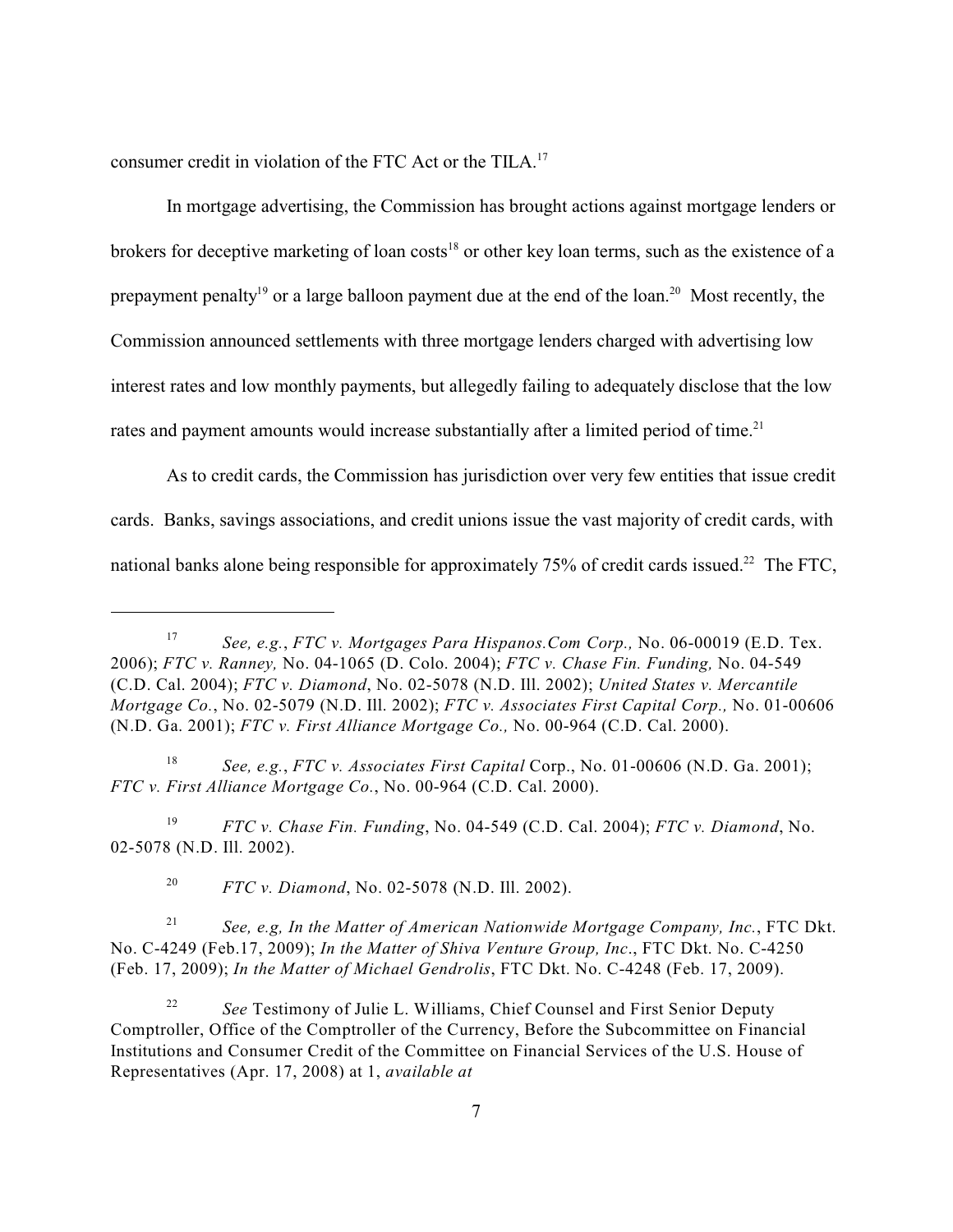however, has brought enforcement actions against credit card marketers and advertisers that fall under its jurisdiction. In June 2008, the FTC sued a credit card marketing company, CompuCredit Corporation, for allegedly deceptively marketing its credit cards to subprime consumers nationwide, $23$  primarily through solicitations that misrepresented the amount of available credit and failed to adequately disclose the cost of that credit.<sup>24</sup> Last December, CompuCredit agreed to settle this case for an estimated \$114 million in credits as redress to consumers. 25

Payday loans are another source of consumer credit, and the Commission has taken action to protect consumers from the illegal conduct of payday lenders. Specifically, the FTC has challenged companies for failing to disclose the Annual Percentage Rates ("APR") for payday loans, which failure makes it harder for consumers to comparison shop for credit. For example, in the last year, the Commission has brought actions against three payday lenders $^{26}$  and two

<sup>24</sup> *FTC v. CompuCredit Corp. and Jefferson Capital Systems, LLC*, No. 1:08-CV-1976-BBM-RGV (N.D. Ga. 2008).

<sup>25</sup> See Press Release, Federal Trade Commission, Subprime Credit Card Marketer to Provide At Least \$114 Million in Consumer Redress to Settle FTC Charges of Deceptive Conduct (Dec. 19, 2008), *available at* http://www2.ftc.gov/opa/2008/12/compucredit.shtm.

<sup>26</sup> *In the Matter of CashPro*, Docket No. C-4220 (Fed. Trade Comm'n June 6, 2008) (final consent order); *In the Matter of American Cash Market, Inc.*, Docket No. C-4221 (Fed. Trade Comm'n June 6, 2008) (final consent order); *In the Matter of Anderson Payday Loans*, Docket No. C-4222 (Fed. Trade Comm'n June 6, 2008) (final consent order), *available at*

http://www.occ.treas.gov/ftp/release/2008-45b.pdf.

 $23$  Although the credit cards were issued by various FDIC-regulated banks, CompuCredit created, designed, and distributed the credit card marketing materials that the Commission alleged were deceptive. The Commission worked closely on this case with the FDIC, which brought a parallel action challenging this deceptive conduct.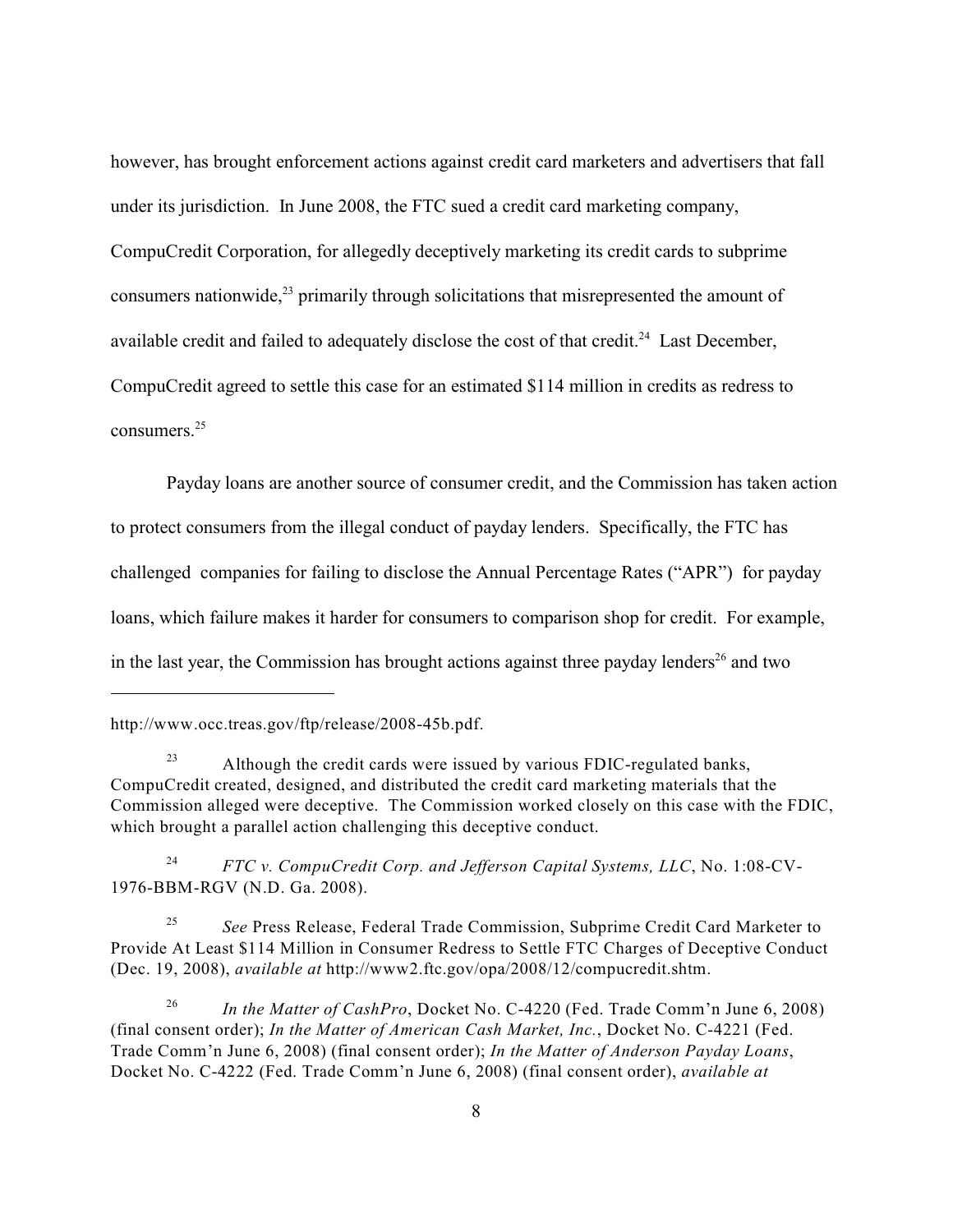payday loan lead generators.<sup>27</sup>

Similarly, the FTC has taken enforcement actions against payday loan lenders under the FTC Act, the TILA, and Regulation  $Z^{28}$  For example, in November 2008, the FTC and the State of Nevada charged ten related Internet payday lenders and their principals, based mainly in the United Kingdom, with violations of federal and state  $law<sup>29</sup>$ . The complaint alleged that the defendants called applicants in the United States and told them that they qualified for a loan, typically in an amount around \$200, that would have to be repaid by their next payday, with a fee ranging from \$35 to \$80. The defendants purportedly told consumers that they would receive written disclosures about the loans following the call, but consumers never received them. In addition, the complaint alleged that they failed to disclose in writing to consumers key terms of their loans, including the APR, the payment schedule, the amount financed, the total number of payments, and any late payment fees. This litigation is ongoing.

other things, that the defendants pay between \$3.5 million and \$5 million for consumer redress.

http://www.ftc.gov/opa/2008/02/amercash.shtm.

*In the Matter of We Give Loans, Inc., Docket No. C-4232 (Sept. 5, 2008) (final* consent order); *In the Matter of Aliyah Associates, LLC d/b/a American Advance*, Docket No. C-4229 (Sept. 5, 2008) (final consent order), *available at* http://www.ftc.gov/opa/2008/06/wegiveloans.shtm.

<sup>&</sup>lt;sup>28</sup> The FTC also challenges similar practices in non-payday loan financing cases. For example, the Commission settled charges that BlueHippo Funding, LLC violated, among other things, the FTC Act and the TILA in advertising and offering financing of high-end electronics to consumers with poor credit. *FTC v. BlueHippo Funding, LLC*, No. 1:08-cv-1819 (S.D.N.Y. Apr. 10, 2008) (stipulated permanent injunction entered), *available at* http://www2.ftc.gov/opa/2008/02/bluehippo.shtm. The settlement agreement requires, among

<sup>&</sup>lt;sup>29</sup> *FTC and State of Nevada v. Cash Today, Ltd., No.* 3:08-cv-00590 (D. Nev. Nov. 6, 2008) (complaint filed), *available at* http://www1.ftc.gov/opa/2008/11/cashtoday.shtm.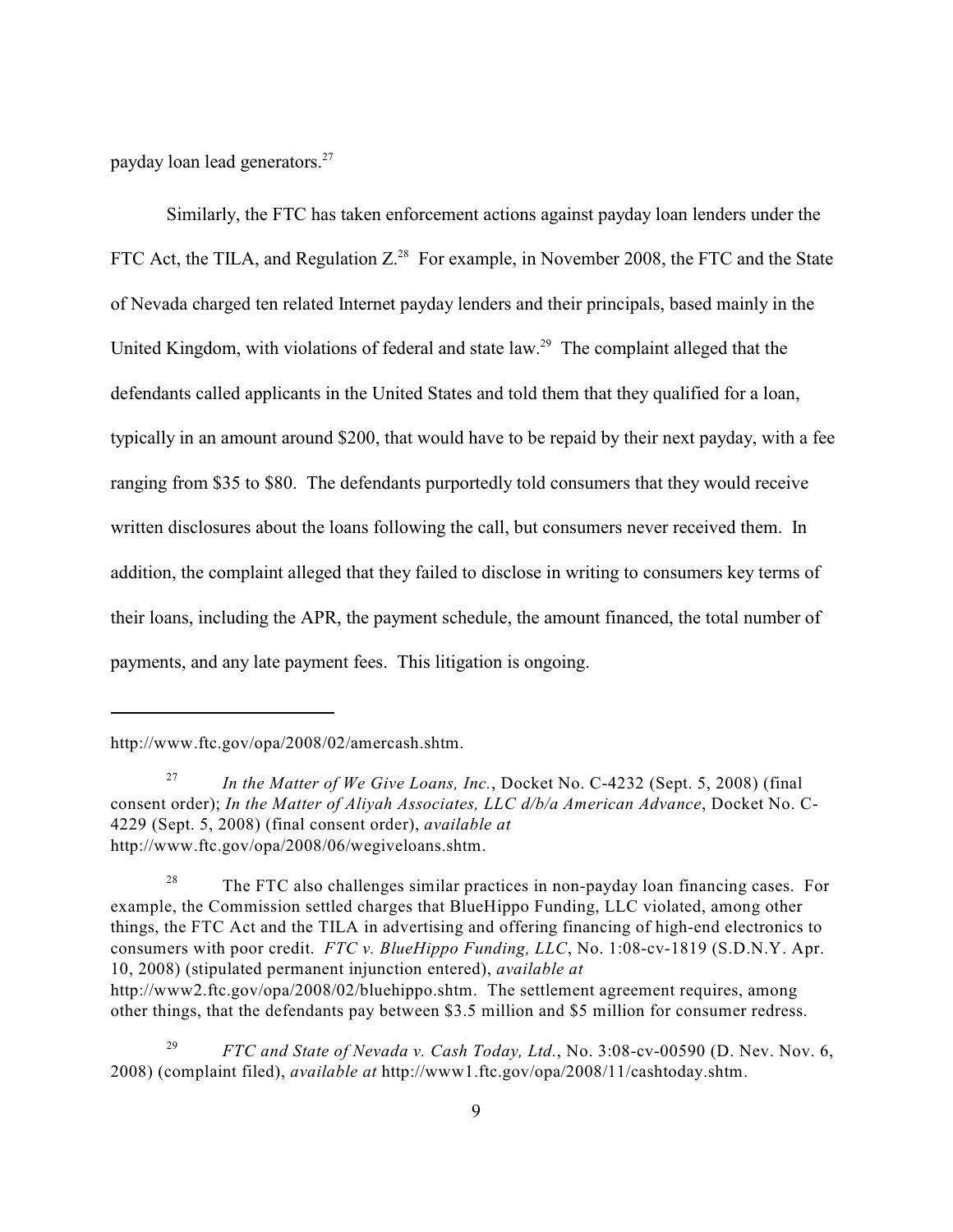Finally, as discussed in our recent testimony before this Subcommittee, $30$  the Commission has brought law enforcement actions<sup>31</sup> against deceptive advertising of car loans and deceptive lending under its Section 5 authority.<sup>32</sup> The FTC has challenged car manufacturers, dealerships, and advertising agencies that allegedly made bold claims of low costs or terms that omitted or buried key costs, or that misrepresented the terms available to consumers.<sup>33</sup>

Prepared Statement of the Federal Trade Commission on Consumer Protection In 30 the Used and Subprime Car Market before the House Committee on Energy and Commerce, Subcommittee on Commerce, Trade and Consumer Protection (Mar. 5, 2009), *available at* http://www.ftc.gov/os/2009/03/P064808usedcarstestimony.pdf.

 $\frac{31}{10}$  In addition to its enforcement work, the Commission creates and distributes consumer education materials to inform consumers about what information to gather when shopping for a used car or for loans on cars and what steps to take to protect themselves regarding debt, including guidance on auto repossessions. *See* Federal Trade Commission, Hurricane Recovery: Automobiles, *available at*

http://www.ftc.gov/bcp/edu/microsites/recovery/hurricane/consumer\_info.html#auto; Federal Trade Commission, Buying a Used Car (June 2008), *available at*

http://www.ftc.gov/bcp/edu/pubs/consumer/autos/aut03.pdf; Federal Trade Commission, Understanding Vehicle Financing (March 2007), *available at*

http://www.ftc.gov/bcp/edu/pubs/consumer/autos/aut04.pdf. Numerous consumer education publications for consumers are posted on the FTC website on a page labeled "In Debt" and are available in print from a variety of sources. *See*

http://www.ftc.gov/bcp/menus/consumer/credit/debt.shtm. *See also* Federal Trade Commission, Vehicle Repossession: Understanding the Rules of the Road (Nov. 2008), *available at* http://www.ftc.gov/bcp/edu/pubs/consumer/autos/aut14.pdf.

<sup>&</sup>lt;sup>32</sup> The Commission brought 29 cases challenging deception in the advertising of finance or lease terms for cars between 1990 and 2000. *See* Prepared Statement, *supra* note 30. These cases were resolved by consent agreements.

<sup>&</sup>lt;sup>33</sup> The Commission has also obtained civil penalties for violations of certain lease or credit advertising orders. *See United States v. Mazda Motor of America, Inc.,* No. SACV- 99-1213 AHS (C.D. Cal. Oct. 7, 1999) (consent decree); *United States v. Suntrup Buick-Pontiac-GMC Truck, Inc.,* No. 4:99CV01746CEJ (E.D. Mo. Nov. 22, 1999) (consent decree).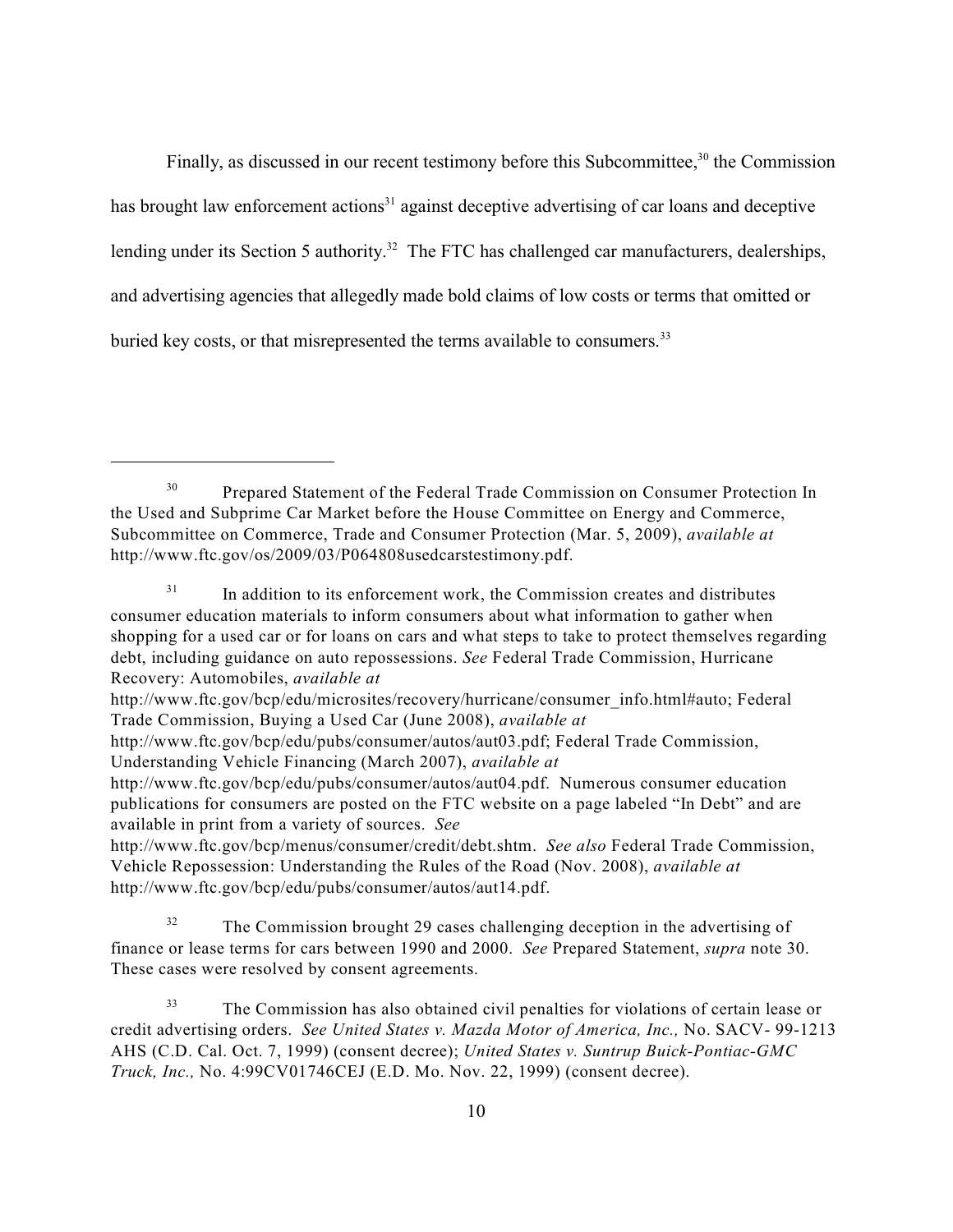### **2. Fair Lending**

Another significant focus of FTC law enforcement in the mortgage lending area is discrimination.<sup>34</sup> Since the Equal Credit Opportunity Act was enacted, the Commission has brought over three dozen cases alleging that large subprime lenders, major nonmortgage creditors, and smaller finance companies violated that statute.<sup>35</sup> The FTC has challenged the failure to comply with the ECOA's adverse action notice requirement. The Commission also has challenged the failure to comply with record-keeping requirements that help law enforcers determine whether creditors have complied with the law and to take law enforcement action against those who have not.<sup>36</sup>

Most of the FTC's lending discrimination cases in the past have involved the unlawful denial of credit, but recently the FTC's enforcement has focused on discrimination in the pricing

<sup>&</sup>lt;sup>34</sup> See Prepared Statement of the Federal Trade Commission on Home Mortgage Disclosure Act Data and FTC Lending Enforcement before House Committee on Financial Services, Subcommittee on Oversight and Investigations (July 25, 2007), *available at* http://www.ftc.gov/os/testimony/P064806hdma.pdf. Additionally, for more than a decade, the FTC has been a member of the Interagency Task Force on Fair Lending, a joint undertaking with DOJ, HUD, and the federal banking regulatory agencies. For additional details, see *id.* at 3-4.

Pursuant to ECOA, a violation of ECOA is deemed to be a violation of the FTC 35 Act, and the FTC is authorized to enforce compliance with ECOA as if it were a violation of an FTC Trade Regulation Rule. 15 U.S.C. § 1691c(c) (violations of a trade regulation rule are subject to civil penalties of up to \$16,000 per violation). The FTC Act does not authorize the FTC to collect civil penalties in its own right. Thus, where the Commission seeks civil penalties for alleged ECOA violations, it refers the case to the DOJ, and if DOJ declines to litigate the matter, the FTC may then file an action to obtain civil penalties. In cases where the Commission seeks equitable relief and does not seek civil penalties, it files the case by its own attorneys in federal district court. *See generally*, 15 U.S.C. § 56(a).

<sup>&</sup>lt;sup>36</sup> For a list of cases, please see Prepared Statement, supra note 34, at 9-11.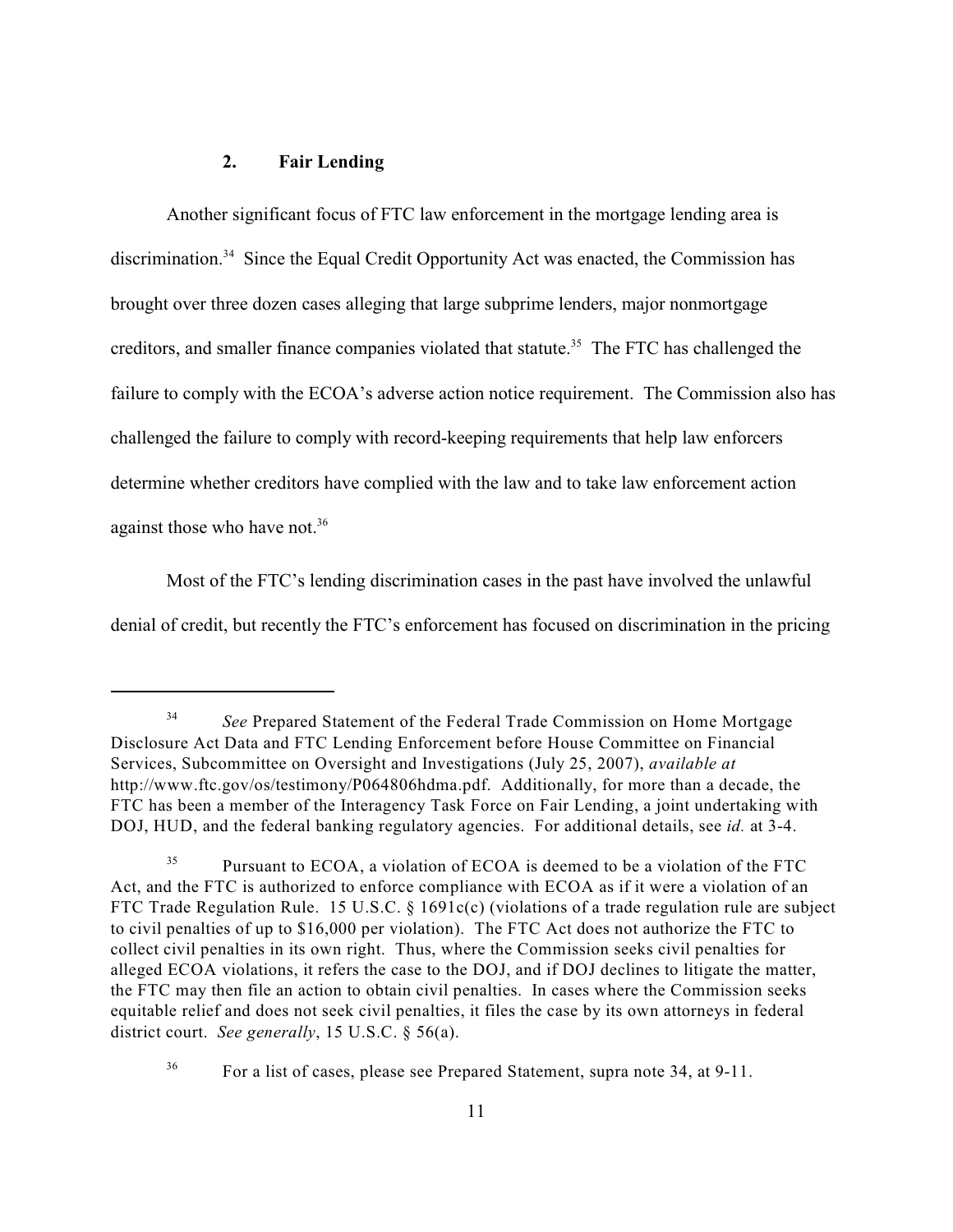of mortgage loans. In December 2008, the FTC reached a settlement with Gateway Funding Diversified Mortgage Services, L.P., and its general partner, Gateway Funding Inc. ("Gateway"). The Commission alleged that Gateway violated the ECOA by charging African-American and Hispanic consumers higher prices for mortgage loans than non-Hispanic white consumers. The settlement bars Gateway from discriminatory lending practices and requires it to implement a fair lending training program, a comprehensive data integrity program designed to ensure accuracy and completeness of loan data, and a fair lending monitoring program that includes a system for performing periodic analyses to monitor for disparities in loan prices. The settlement imposed a judgment of \$2.9 million, all but \$200,000 of which was suspended based on inability to pay. The FTC is using this money to redress African-American and Hispanic consumers who were harmed by Gateway's practices.<sup>37</sup>

### **B. Consumers Repaying on Debts - Mortgage Servicing**

In the mortgage market, servicers collect payments for lenders and other owners of loans. The FTC has challenged deceptive and unfair practices in the servicing of mortgage loans, addressing core issues such as failing to post payments upon receipt, charging unauthorized fees, and engaging in deceptive or abusive collection tactics. For example, in September 2008, the

<sup>&</sup>lt;sup>37</sup> The FTC also investigated Homecomings Financial, LLC ("Homecomings"), a wholesale mortgage lender that originated the vast majority of its loans through independent brokers. The FTC staff's analyses showed that, on average, Homecomings charged African-American and Hispanic borrowers substantially more than similarly-situated non-Hispanic whites, and the price differences could not be explained by any legitimate underwriting or credit characteristics. The FTC staff closed its investigation in January 2009 because Homecomings ceased originating mortgage loans and stated it has no intention of resuming mortgage lending. *See* http://www.ftc.gov/os/closings/090122homecomingfinancialclosingletter.pdf.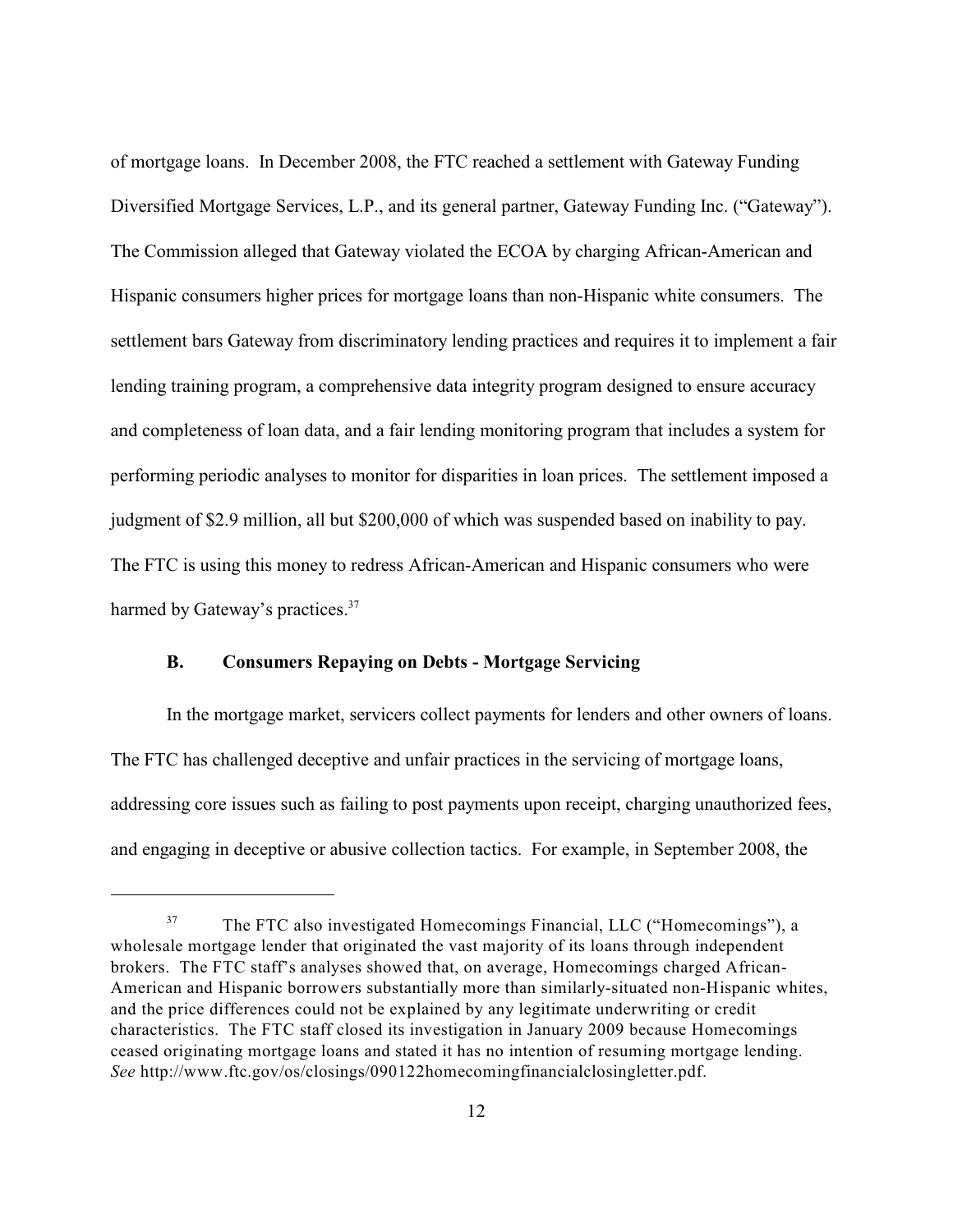FTC settled charges that EMC Mortgage Corporation and its parent, The Bear Stearns Companies, LLC, violated Section 5 of the FTC Act and the FDCPA, among other laws, in servicing consumers' mortgage loans, including debts that were in default when EMC obtained them.<sup>38</sup> The EMC settlement required the defendants to pay \$28 million in consumer redress, and the Commission has sent checks to over 86,000 consumers. The settlement also barred the defendants from future law violations, and imposed new restrictions on their business practices. In particular, it required EMC to establish and maintain a comprehensive data integrity program to ensure the accuracy and completeness of data and other information about consumers' loan accounts before servicing those accounts.

With the downturn in the economy and the increased number of consumers in financial distress, the FTC has increased its efforts to provide mortgage borrowers with tools to protect themselves. For example, the FTC distributes consumer education materials on mortgage servicing, what consumers should do if they are having trouble making mortgage payments, and how consumers can manage their mortgage if their lender closes or files for bankruptcy.<sup>39</sup> The

<sup>&</sup>lt;sup>38</sup> *FTC v. EMC Mortgage Corp.*, No. 4:08-cv-338 (E.D. Tex. Sept. 9, 2008). *See* Press Release, Federal Trade Commission, Bear Stearns and EMC Mortgage to Pay \$28 Million to Settle FTC Charges of Unlawful Mortgage Servicing and Debt Collection Practices (Sept. 9, 2008), *available at* http://www2.ftc.gov/opa/2008/09/emc.shtm. Among other practices, the complaint alleged that the defendants: (1) misrepresented the amounts consumers owed; (2) assessed and collected unauthorized fees; and (3) misrepresented that they had a reasonable basis to substantiate their representations about consumers' mortgage loan debts. The complaint further alleged the defendants made harassing collection calls; falsely represented the character, amount, or legal status of consumers' debts; and used false representations and deceptive means to collect on mortgage loans.

<sup>&</sup>lt;sup>39</sup> *See* http://www.ftc.gov/bcp/edu/pubs/consumer/homes/rea10.shtm; http://www.ftc.gov/bcp/edu/pubs/consumer/homes/rea04.shtm;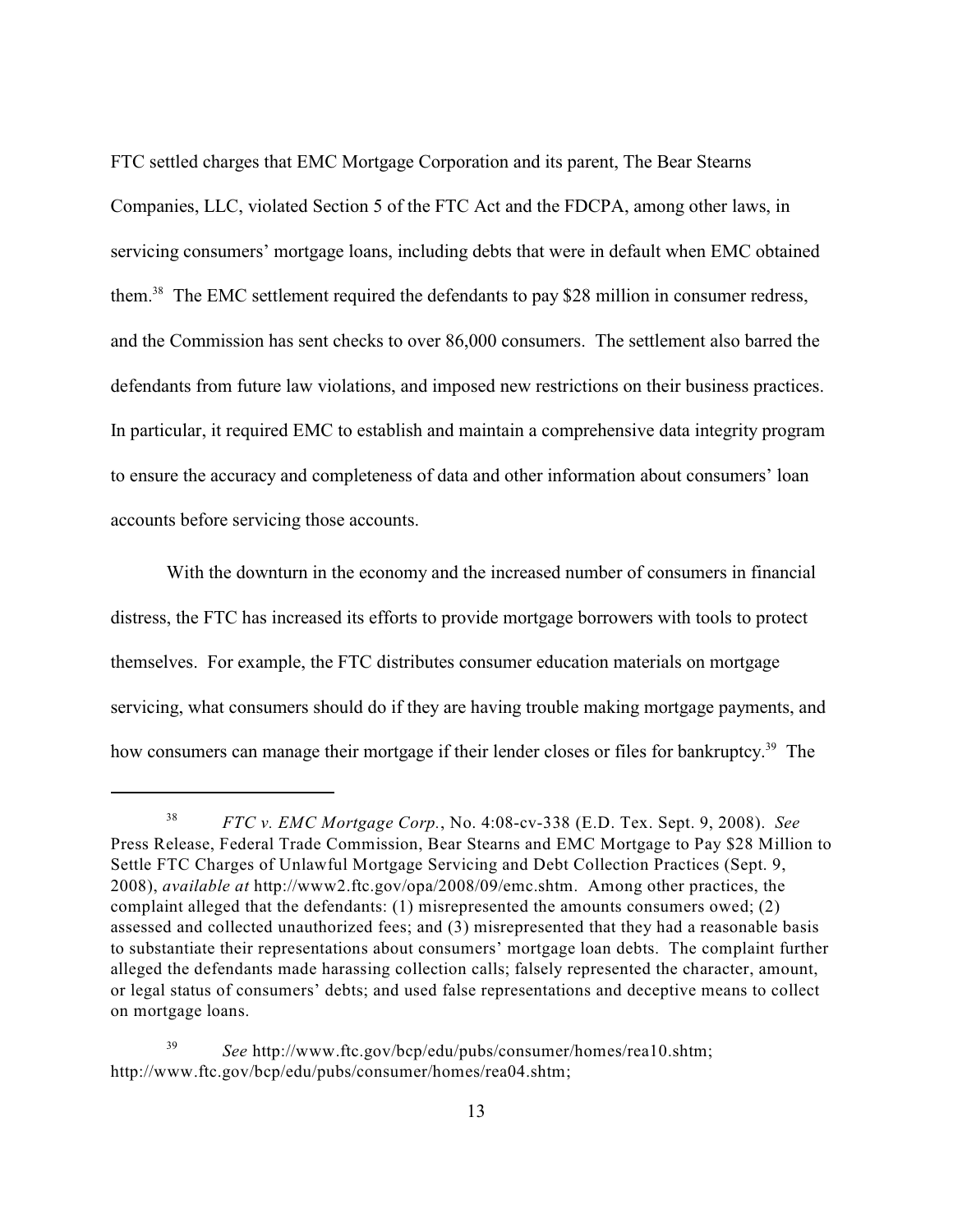Commission also uses innovative approaches to reach out to consumers in other ways. This January, the FTC included a bookmark, "Numbers to Know & Places to Go," with contacts for more information about assistance with financial services, along with the redress checks it distributed as part of the agency's settlement with EMC.

# **C. Consumers in Financial Distress**

The final stage of the consumer credit life-cycle occurs when consumers are in debt and struggling to make payments. With the recent downturn in the economy, more consumers find themselves in such difficult financial circumstances. The Commission has an active program to protect consumers in financial distress.

### **1. Debt Collection**

 The Commission is the primary governmental enforcer of the FDCPA. The FDCPA prohibits third party debt collectors from engaging in abusive, deceptive, and unfair debt collection practices. Section 5 of the FTC Act also prohibits creditors from engaging in unfair or deceptive acts and practices in collecting their own debts. The FTC receives more complaints about debt collection than any other industry.<sup>40</sup> The consumer complaints describe demands for payments that are not owed or larger than owed, harassment, false threats of legal or other action, impermissible calls to the consumer's place of employment, revealing debts to third parties, and

http://www.ftc.gov/bcp/edu/pubs/consumer/homes/rea12.shtm.

<sup>&</sup>lt;sup>40</sup> See FEDERAL TRADE COMMISSION ANNUAL REPORT 2009: FAIR DEBT COLLECTION PRACTICES ACT at 4, *available at* http://www.ftc.gov/os/2009/02/P094804fdcpareport.pdf.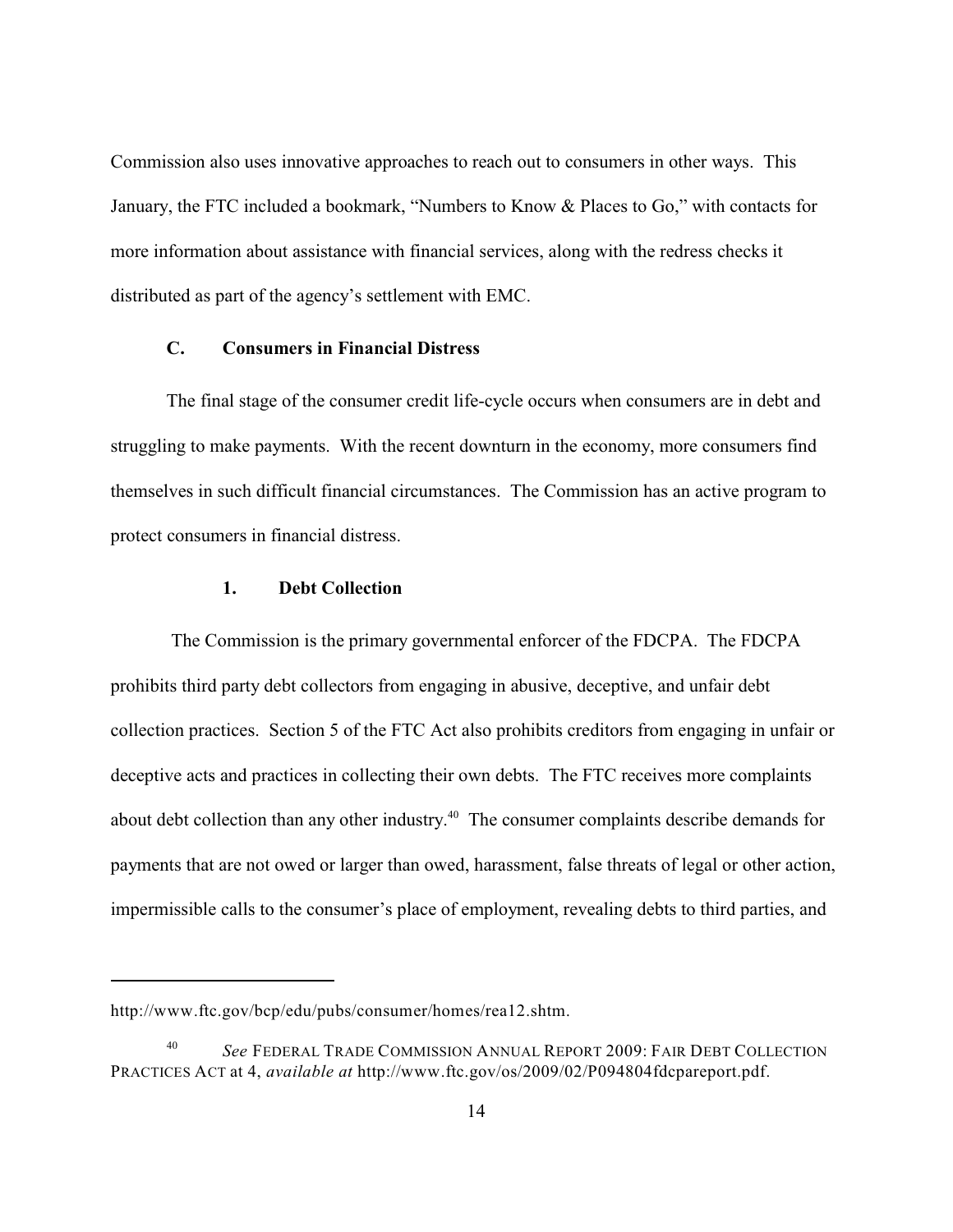other law violations.

Since 1999, the FTC has brought 21 lawsuits for illegal debt collection practices. In these cases, the Commission has obtained strong permanent injunctive and equitable relief, including substantial monetary judgments and bans on some defendants collecting debts. $41$  In addition, the FTC has held more individuals who control the companies' practices, rather than just companies, liable for unlawful debt collection practices. For example, in November 2008, Academy Collection Service, Inc., and its owner, Keith Dickstein, agreed to pay \$2.25 million in civil penalties to settle charges that they violated the FDCPA and Section 5 of the FTC Act.<sup>42</sup> This is the largest civil penalty that the Commission has ever obtained in an FDCPA case.

### **2. Mortgage Loan Modification and Foreclosure Rescue Scams**

With the rapid increase in mortgage delinquencies and foreclosures, the FTC has intensified its efforts to protect consumers from mortgage loan modification and foreclosure rescue scams.<sup>43</sup> In a little over a year, the Commission has brought eight cases targeting

<sup>&</sup>lt;sup>41</sup> See, e.g., FTC v. Check Investors, Inc., 2005 U.S. Dist. LEXIS 37199 (D.N.J. July 18, 2005) (ban on debt collection and \$10.2 million judgment), *aff'd,* 503 F.3d 159 (3d Cir. 2007), *petition for reh'g denied,* Nos. 05-3558, 05-3957 (3d Cir. Feb. 6, 2008).

*United States v. Acad. Collection Serv., Inc.*, No. 2:08-CV-1576 (D. Nev. Nov. 18, 42 2008). *See* Press Release, Federal Trade Commission, Nationwide Debt Collector Will Pay \$2.25 Million to Settle FTC Charges (Nov. 21, 2008), *available at* http://www.ftc.gov/opa/2008/11/academy.shtm.

On February 13, 2008, the FTC testified before the Senate Special Committee on <sup>43</sup> Aging about foreclosure rescue fraud. A more comprehensive statement of the Commission's efforts to combat foreclosure rescue fraud is set forth in the FTC's testimony for that hearing, *available at* http://www.ftc.gov/os/testimony/P064814foreclosure.pdf.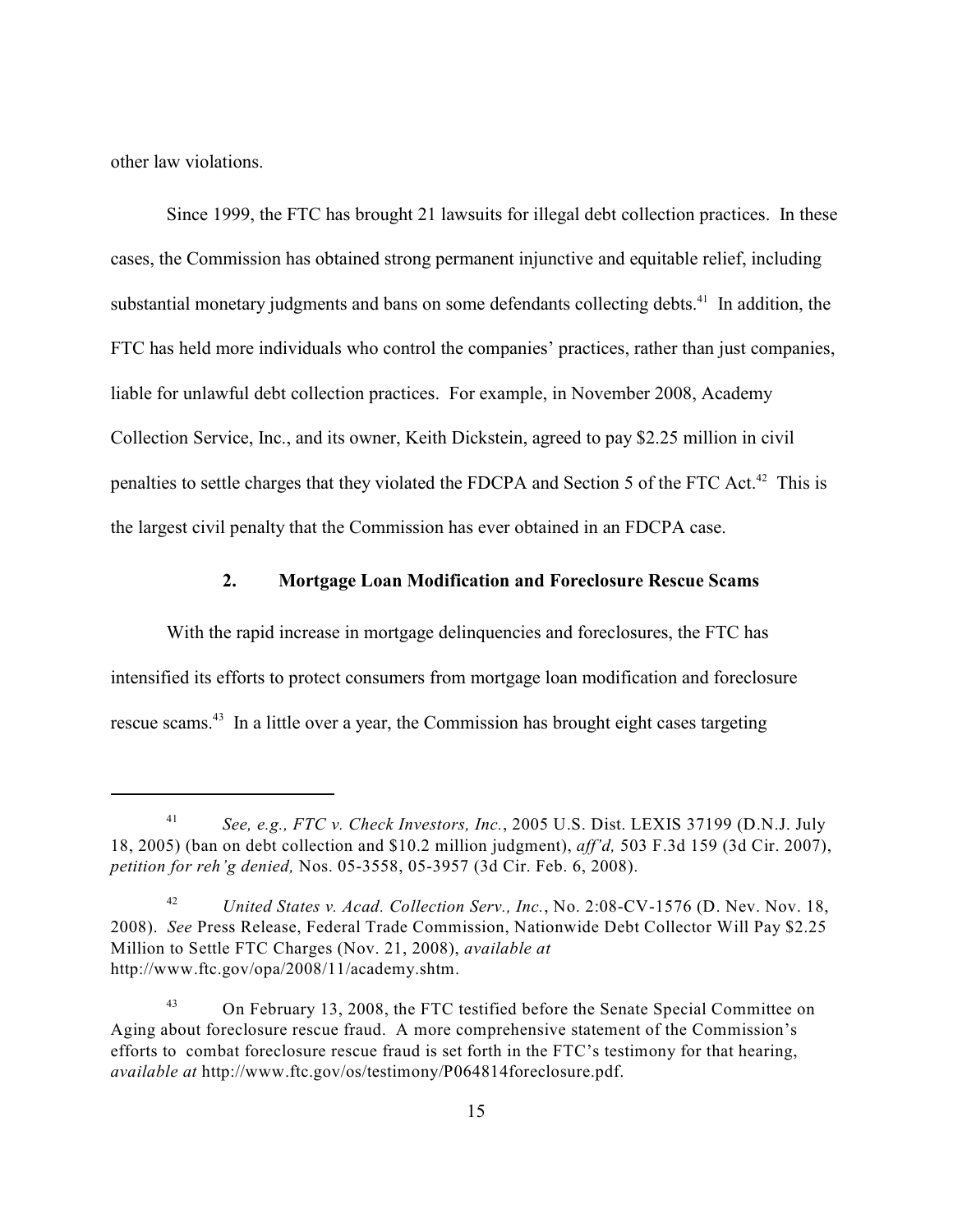mortgage foreclosure rescue scams, including two cases the FTC is announcing today.<sup>44</sup> In the cases announced today, the Commission alleges that the defendants misrepresented to delinquent borrowers that they would obtain mortgage loan modifications and prevent foreclosure and that, if unsuccessful, they would provide refunds to consumers. In addition, the defendants allegedly misrepresented that they were part of the legitimate Hope Now Alliance of housing counselors and mortgage servicers - using similar sounding names and representing to consumers that they were part of the Alliance. The court issued temporary restraining orders enjoining the deceptive practices and imposing an asset freeze pending a preliminary injunction hearing. In other cases, the Commission alleged that the defendants promise to stop foreclosure in exchange for an upfront consumer payment, ranging from \$500 to \$1,200. After a consumer makes the payment, the defendants allegedly do little or nothing to stop the foreclosure. Such a fraud not only tricks consumers out of funds desperately needed for expenses but may also lead them to forgo realistic options to avoid foreclosure, such as getting help from a non-profit housing counselor.

In tandem with its law enforcement actions, the Commission recently has initiated a stepped-up outreach initiative on mortgage loan modification and foreclosure rescue fraud. The FTC is involved in federal, state, and local task forces in several regions where foreclosures are

*FTC v. Hope Now Modifications,* No. 1:09-cv-01204-JBS-JS (D.N.J. filed March <sup>44</sup> 17, 2009); *FTC v. New Hope Property LLC,* No. 1:09-cv-01203-JBS-JS (D.N.J. filed March 17, 2009); *FTC v. National Foreclosure Relief, Inc.*, No. SACV09-117 (C.D. Cal. Feb. 2, 2009); *FTC v. United Home Savers, LLP,* No. 8:08-cv-01735-VMC-TBM (M.D. Fla. Sept. 3, 2008); *FTC v. Foreclosure Solutions, LLC, and Timothy A. Buckley*, No. 1:08-cv-01075 (N.D. Ohio April 28, 2008); *FTC v. Mortgage Foreclosure Solutions, Inc.,* No. 8:08-cv-388-T-23EAJ (M.D. Fla. Feb. 26, 2008); *FTC v. National Hometeam Solutions, Inc.,* No. 4:08-cv-067 (E.D. Tex. Feb. 26, 2008); *FTC v. Safe Harbour Foundation,* No. 08 C 1185 (N.D. Ill. Feb. 25, 2008).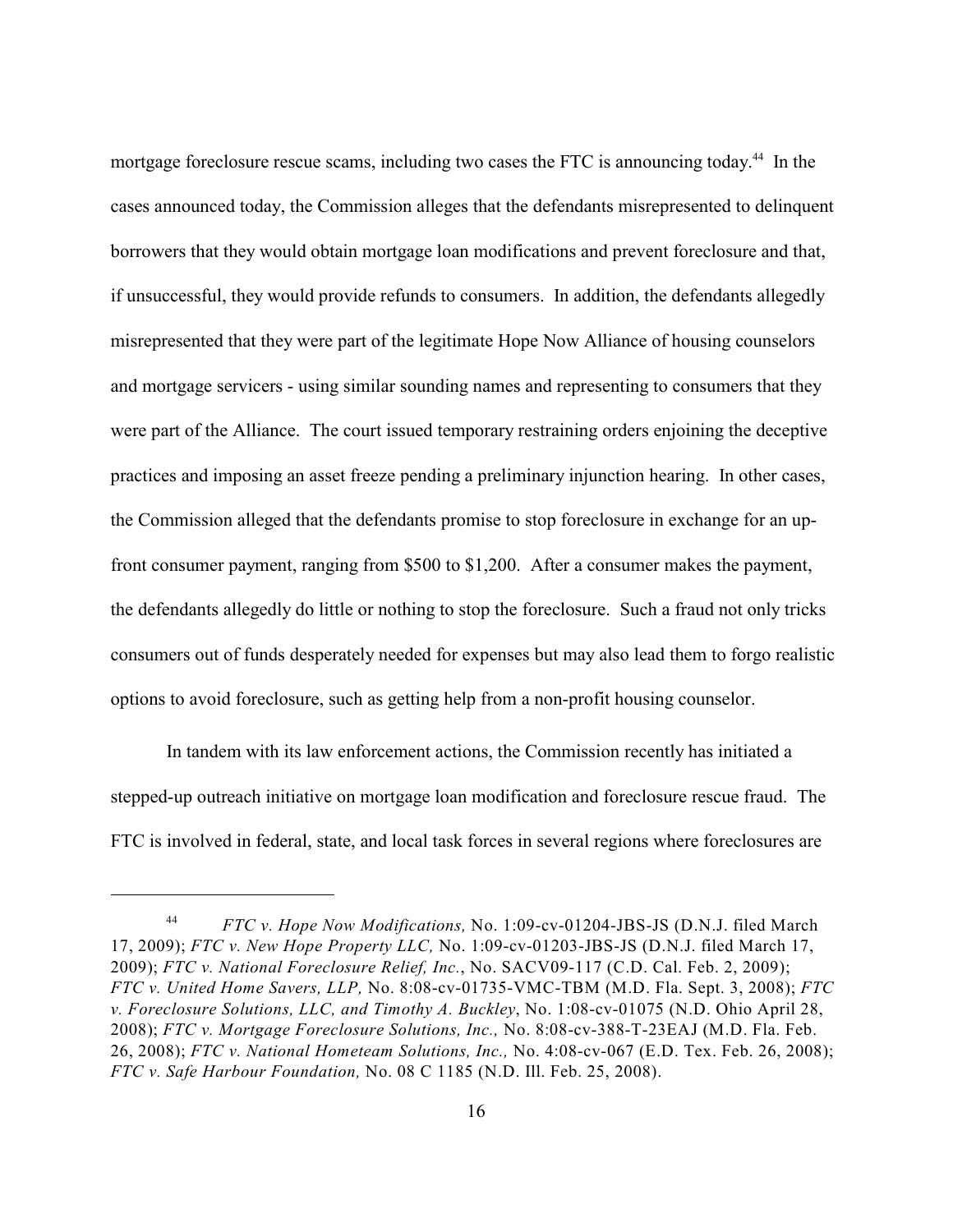most prevalent both to coordinate enforcement and develop consumer outreach strategies. In addition, to warn consumers about the red flags for scams and inform them about the legitimate resources available to them, the Commission has undertaken a variety of other outreach initiatives. The FTC submitted a series of radio public service announcements, in English and Spanish, to stations in cities hardest hit by mortgage foreclosures. The Commission also distributed an article adapted from its mortgage foreclosure scam consumer education brochure to a national syndicated news service, which in turn, sent it to more than 10,000 community newspapers across the nation for inclusion in their publications.

#### **3. Debt Settlement**

With historically high levels of consumer credit card debt, many consumers are looking for ways to manage or reduce their debt. For decades, credit card debt relief was almost exclusively the province of non-profit credit counseling agencies ("CCAs"). Beginning in the mid-1960s, creditor banks initiated the current model of non-profit credit counseling to reduce personal bankruptcy filings. Under this model, CCAs work with consumers and creditors to negotiate a repayment plan of primarily credit card debt (a "debt management plan" or "DMP") and also assist the consumer in developing a manageable budget and educational tools to avoid debt problems in the future. If the consumer cannot afford a repayment plan, the credit counselor explores other options, including referral to a bankruptcy attorney.

The historic levels of consumer debt necessarily have affected the services CCAs can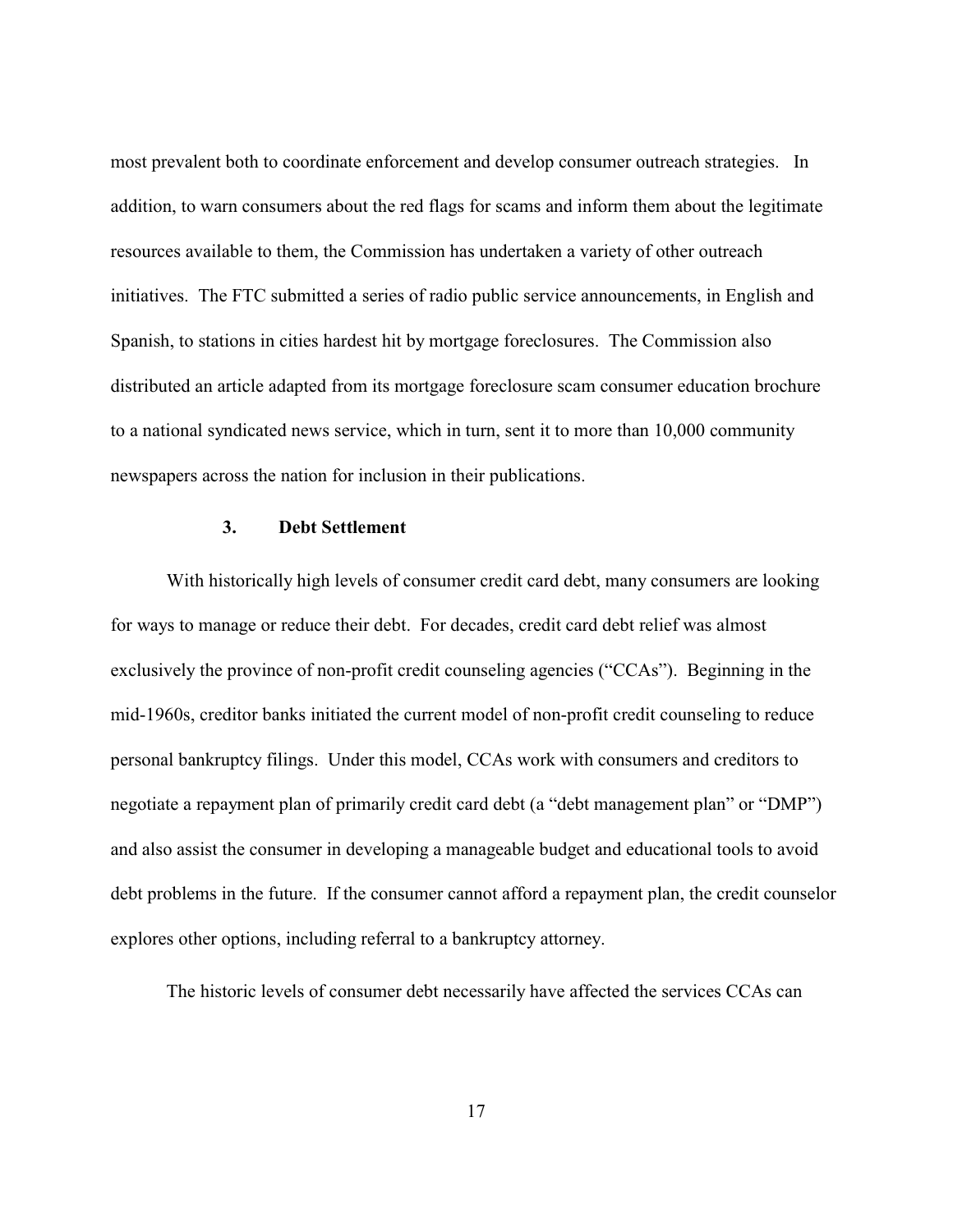provide.<sup>45</sup> The increased demand for debt relief options resulted in the recent growth of *forprofit* debt settlement companies. The term "debt settlement" refers to services for-profit companies market promising to obtain lump sum settlements of consumers' unsecured debt – primarily, credit card debt. These companies typically promise that they will negotiate with creditors to obtain settlements in amounts less than the full balance owed by the consumer. The for-profit debt settlement business model typically encourages consumers, even those who are current on their payments, to not pay their credit card debt to encourage creditors to accept less than full payment of principal as a form of loss mitigation. Unlike CCAs, debt settlement companies do not consolidate credit card debt or arrange a monthly payment plan to pay off the debt over a period of years. Rather, the goal of debt settlement is to save enough cash, while not paying creditors, so that the creditors will offer to take a fraction of the balance owed as settlement in lieu of the full debt.

 Since 2001, the Commission has brought 14 cases against both sham non-profit CCAs and for-profit debt settlement companies.<sup> $46$ </sup> In these cases, defendants allegedly deceive consumers who are seeking workout options for credit card debt into paying large upfront fees for debt relief services which are never provided. Other claims made by these entities include

*See* Federal Trade Commission, Debt Settlement Workshop (Sept. 25, 2008), <sup>45</sup> Transcript at 6 (remarks of Lydia B. Parnes, then-Director of the Bureau of Consumer Protection), *available at* http://www.ftc.gov/bcp/workshops/debt settlement/OfficialTranscript.pdf.

For a list of cases, see Prepared Statement of the Federal Trade Commission on <sup>46</sup> Consumer Protection and the Credit Crisis before the Senate Committee on Commerce, Science, and Transportation (Feb. 26, 2009), *available at* http://www.ftc.gov/os/2009/02/P084800creditcrisis.pdf.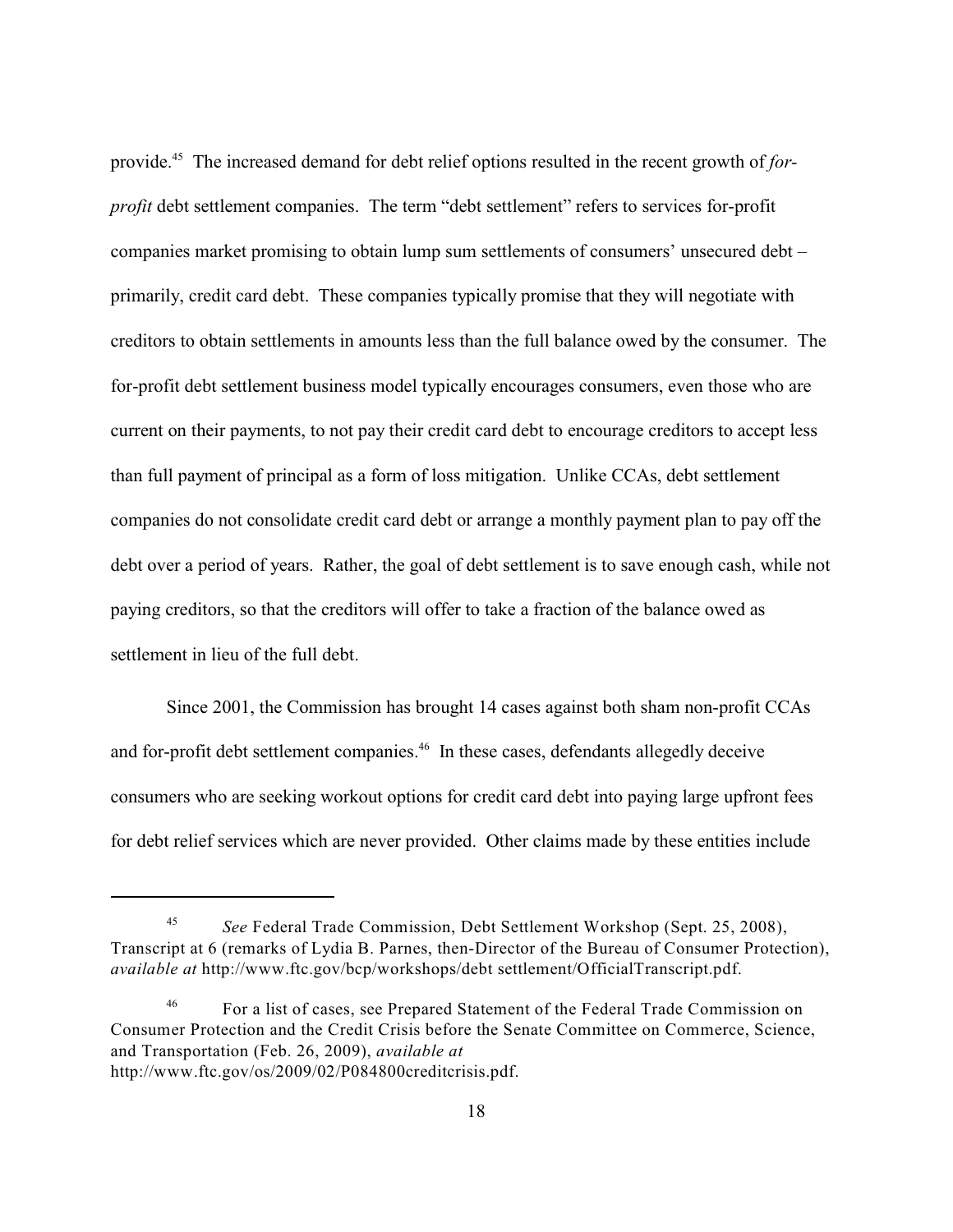allegedly deceptive promises that debt collectors will stop trying to collect from consumers enrolled in their programs and that stopping payments to creditors under their programs will not hurt consumers' creditworthiness.

In early February 2009, the Commission brought a contempt action against an alleged sham non-profit credit counseling company and its principal for violations of a 2008 federal court order.<sup>47</sup> The defendants, Express Consolidation and Randall Leshin, misrepresented their non-profit status, charged hidden fees, and misled consumers about the benefits of enrolling in a debt management plan, according to the Commission's underlying action.<sup>48</sup> The 2008 order prohibited them from continuing to engage in their illegal conduct and from operating in states where they were not qualified to do business. Nevertheless, the defendants continued to do business in states where they were unqualified and to collect fees from consumers who had cancelled their debt management plans. On February 17, 2009, the court found the defendants in contempt based on this conduct. The Commission currently is seeking an order reimbursing consumers for any fees collected in violation of the 2008 order.

## **4. Credit Repair**

Another consumer protection challenge exacerbated by the economic downturn is the effect of delinquencies, bankruptcy, or other negative credit information on consumers' credit reports. Fraudulent credit repair companies falsely promise to be able to remove for a fee

*FTC v. Randall L. Leshin d/b/a Express Consolidation*, No. 0:06-CV-61851-WJZ <sup>47</sup> (S.D. Fla. 2008).

<sup>&</sup>lt;sup>48</sup> *FTC v. Express Consolidation*, No. 06-CV-61851 (S.D. Fla. Dec.11, 2006).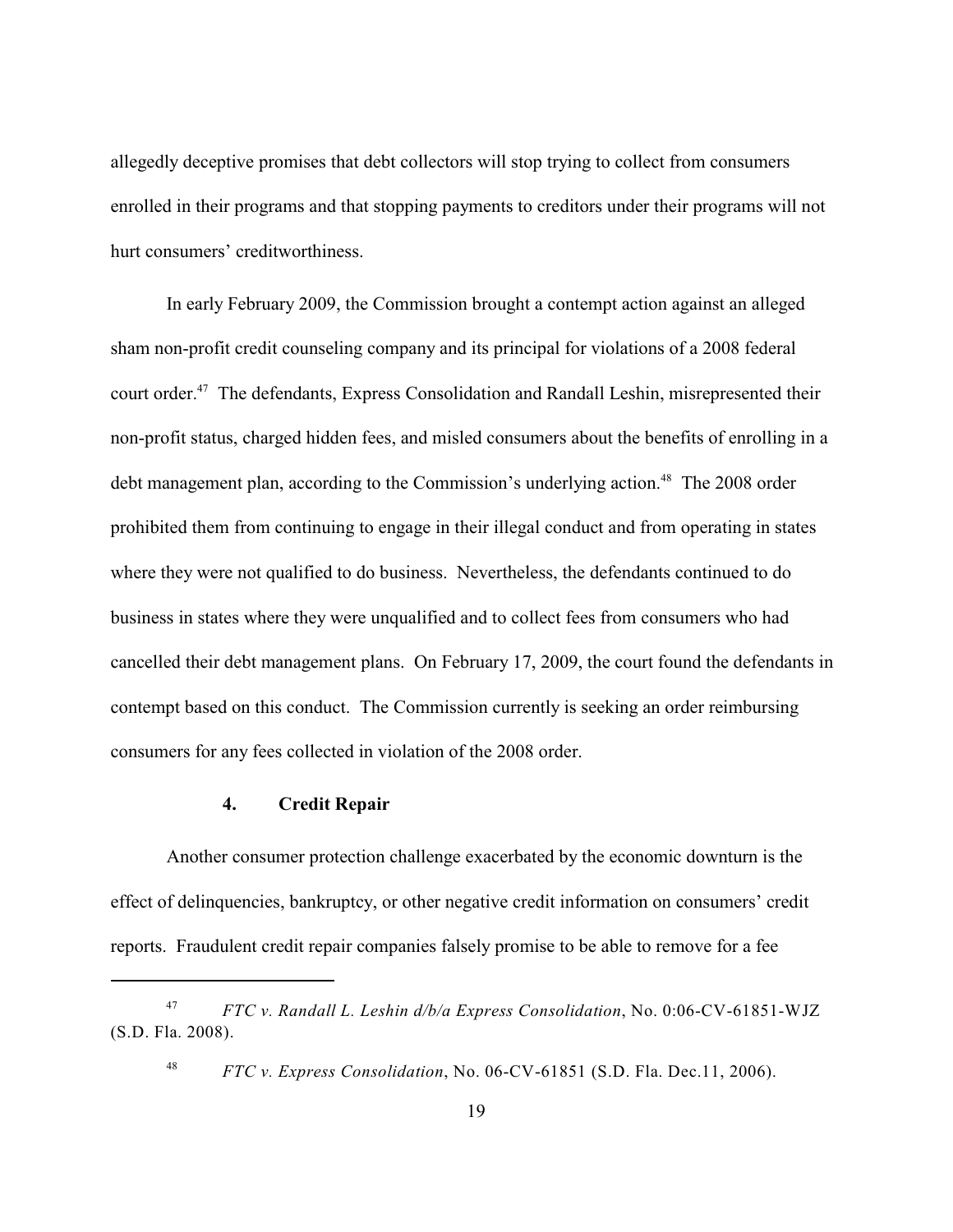accurate, negative information from consumers' credit reports. This false promise may particularly appeal to consumers with poor credit histories who are seeking a job, a car loan, or a mortgage.

The Commission has acted aggressively against such "credit repair" scams. Since 1999, the FTC has brought 42 cases against defendants that allegedly misrepresented the credit-related services they would provide. Most recently, in October 2008, the Commission and 24 state agencies announced a crackdown on 33 credit repair operations – entities that deceptively claimed they could remove negative information from consumers' credit reports, even if that information was accurate and timely.<sup> $49$ </sup> The law enforcement sweep included ten FTC actions charging companies with violating the FTC Act and the CROA by making false and misleading statements, such as claiming they could substantially improve consumers' credit reports by removing accurate, negative information from credit reports. The agency also alleged that the defendants violated the CROA by charging an advance fee for credit repair services. The sweep included 26 state actions alleging violations of state laws and the CROA. Our partnerships with state authorities have increased significantly the reach of the Commission's law enforcement efforts to promote broader compliance with the law.

<sup>&</sup>lt;sup>49</sup> See Press Release, FTC's Operation "Clean Sweep" Targets "Credit Repair" Companies, *available at* http://www.ftc.gov/opa/2008/10/cleansweep.shtm.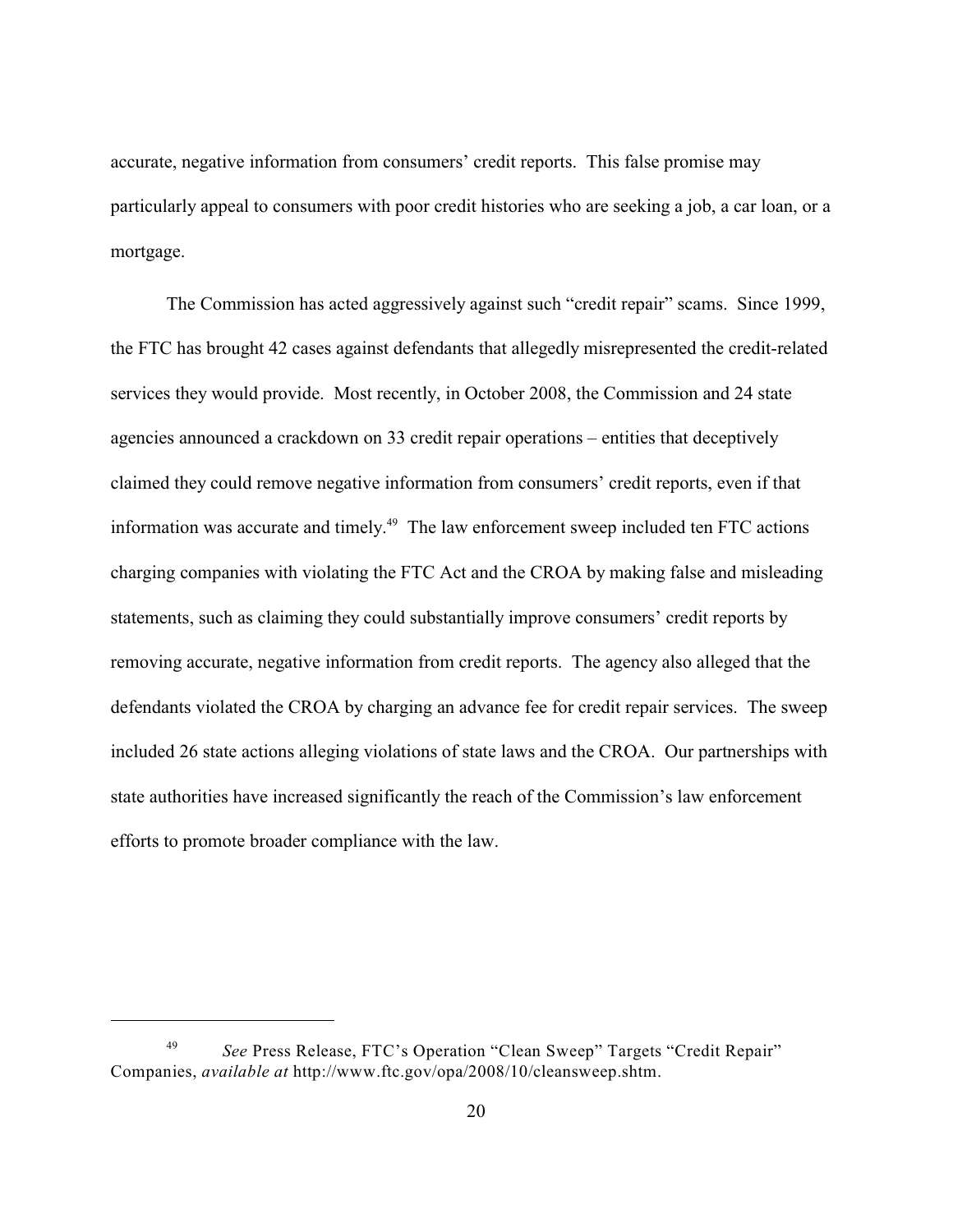# **IV. Future Role: Enhancing FTC Consumer Protection Efforts**

#### **A. FTC's Ongoing Evolution to Protect Consumers More Effectively**

The Commission is evolving to provide enhanced protection for consumers of financial products and services. The FTC recognizes that consumers need more help as soon as possible, especially those who are heavily in debt and in financial distress. The Commission therefore intends to move expeditiously to use newly granted authority to issue rules concerning mortgage loans and to use all of its traditional tools – law enforcement, consumer education, and research and policy development – to protect consumers better.

#### **1. Issuing New Rules**

One challenge that the FTC has confronted in using rulemaking to address consumer protection problems, including those related to financial services, has been the procedural requirements that the FTC Act imposes on such rulemakings. The FTC has been required to use the burdensome and time-consuming procedures of Section 18 of the FTC Act ("Magnuson-Moss procedures") to promulgate such rules.<sup>50</sup> FTC rulemakings pursuant to Magnuson-Moss procedures typically have required from three to ten years to complete.<sup>51</sup>

 $50$  Section 18, for example, includes requirements that the FTC must publish an advance notice of proposed rulemaking and seek public comment before publishing its notice of proposed rulemaking; it must provide an opportunity for a hearing before a presiding officer at which interested persons are accorded certain cross-examination rights; and, where there are numerous interested parties, the FTC must determine which have similar interests, have each group of persons with similar interests choose a representative, and make further determinations about representation for those interests in the cross-examination process. 15 U.S.C. § 57a(b).

 $F<sup>51</sup>$  For example, the proceeding to promulgate the FTC's Credit Practices Rule, 16 C.F.R. Part 444, using Magnuson-Moss procedures took almost ten years. In contrast, the proceeding to promulgate the FTC's Telemarketing Sales Rule, 16 C.F.R. Part 310, using APA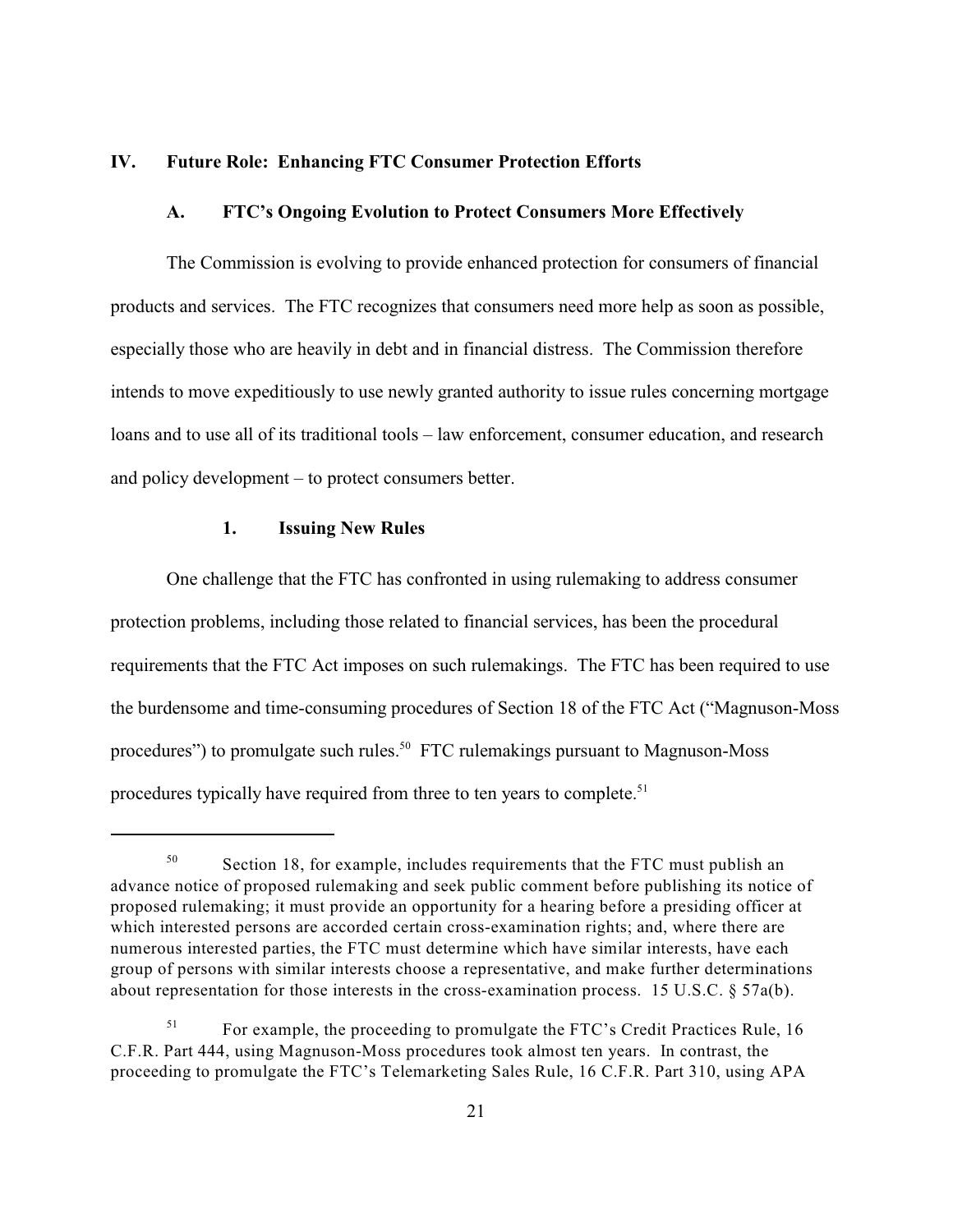The 2009 Omnibus Appropriations Act enacted earlier this month directed the Commission to commence within ninety days a rulemaking proceeding to prohibit unfair and deceptive acts and practices with respect to mortgage loans.<sup>52</sup> This new legislation allows the FTC to use the relatively streamlined notice and comment rulemaking procedures under Section 553 of the Administrative Procedure Act ("APA")<sup>53</sup> in promulgating these rules,<sup>54</sup> rather than Magnuson-Moss procedures. The Commission anticipates that its rulemaking will address mortgage servicing practices and scams involving mortgage loan modification and foreclosure rescue, as well as other mortgage lending issues. As Congress clearly intended when it passed this legislation, any rules that the agency issues would cover only entities that are within the FTC's jurisdiction.<sup>55</sup> In other words, any such rules would not cover the acts and practices of banks, thrifts, and federal credit unions. The Commission appreciates this new authority and believes that it will be instrumental in increasing the protection that the agency can provide to mortgage borrowers.

The FTC also believes that it could do more to assist consumers if it could use APA notice and comment procedures to promulgate rules for those entities under the Commission's jurisdiction for unfair and deceptive acts and practices related to financial services other than

procedures took one year.

 $54$  Section 626(a) of the 2009 Omnibus Appropriations Act.

*S2 See* Omnibus Appropriations Act, 2009, Pub. L. 111-8, Stat.  $\frac{6}{5}$  626 (2009 Omnibus Appropriations Act). H.R. 1105 was signed by President Obama on Mar. 11, 2009.

 $5 \text{ U.S.C. }$  \$553.

<sup>&</sup>lt;sup>55</sup> 155 Cong. Rec. 52816-52817 (2009).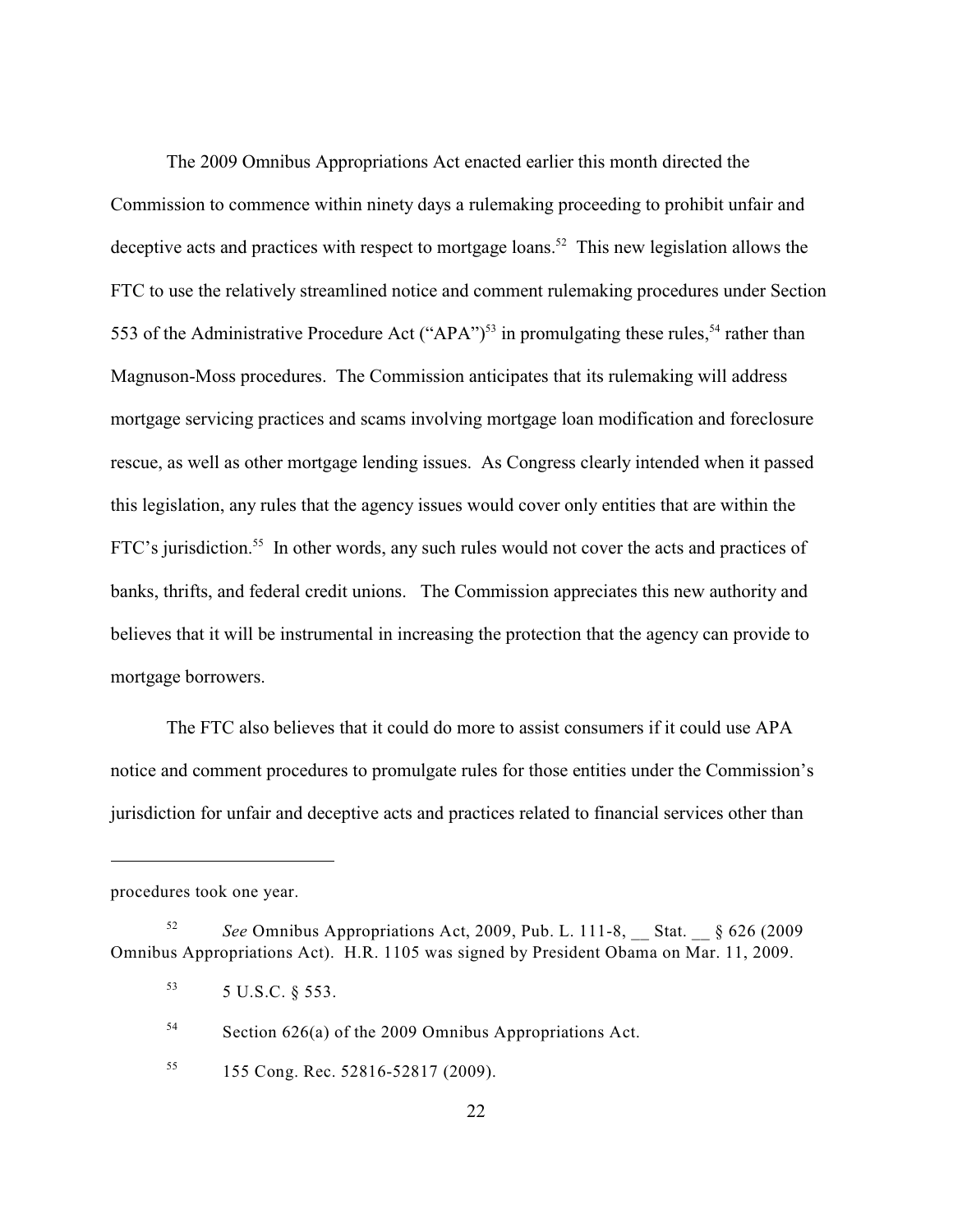mortgage loans. The Commission therefore recommends that Congress amend the law to allow the FTC to use APA notice and comment rulemaking procedures to curb unfair acts and practices related to financial services. Doing so would ensure that FTC rulemaking for financial services is consistent with the procedures permitted under recent legislation for mortgage loans and consistent with the rulemaking procedures that most federal agencies use. 56

### **2. Tough Enforcement of Existing and New Laws**

As an agency with broad jurisdiction, the Commission has the flexibility to focus its law enforcement efforts and shift its resources to combat the most pressing problems that consumers confront. Given the current state of the economy and consumers' financial situation, the FTC has increased its emphasis on protecting consumers who are delinquent or in default on their debts from unlawful acts and practices. The FTC's future law enforcement efforts will continue to focus on protecting consumers in financial distress from illegal harmful practices.

In addition to its new authority to issue and enforce new mortgage rules pursuant to the 2009 Omnibus Appropriations Act, the FTC will soon be able to enforce new mortgage rules that the Federal Reserve Board issued last year. In July 2008, the Federal Reserve Board issued final rules pursuant to TILA and HOEPA that prohibit a variety of unfair, deceptive, and abusive

For example, *under the FTC Act itself*, the Federal Reserve Board, the Office of <sup>56</sup> Thrift Supervision, and the National Credit Union Administration may use APA notice and comment rulemaking to promulgate such rules for banks, thrifts, and federal credit unions, respectively. *See* 15 U.S.C. § 57a(f). The FTC, by contrast, must use the onerous and timeconsuming Magnuson-Moss rulemaking procedures to address the exact same unfair and deceptive acts and practices by financial entities within the Commission's jurisdiction.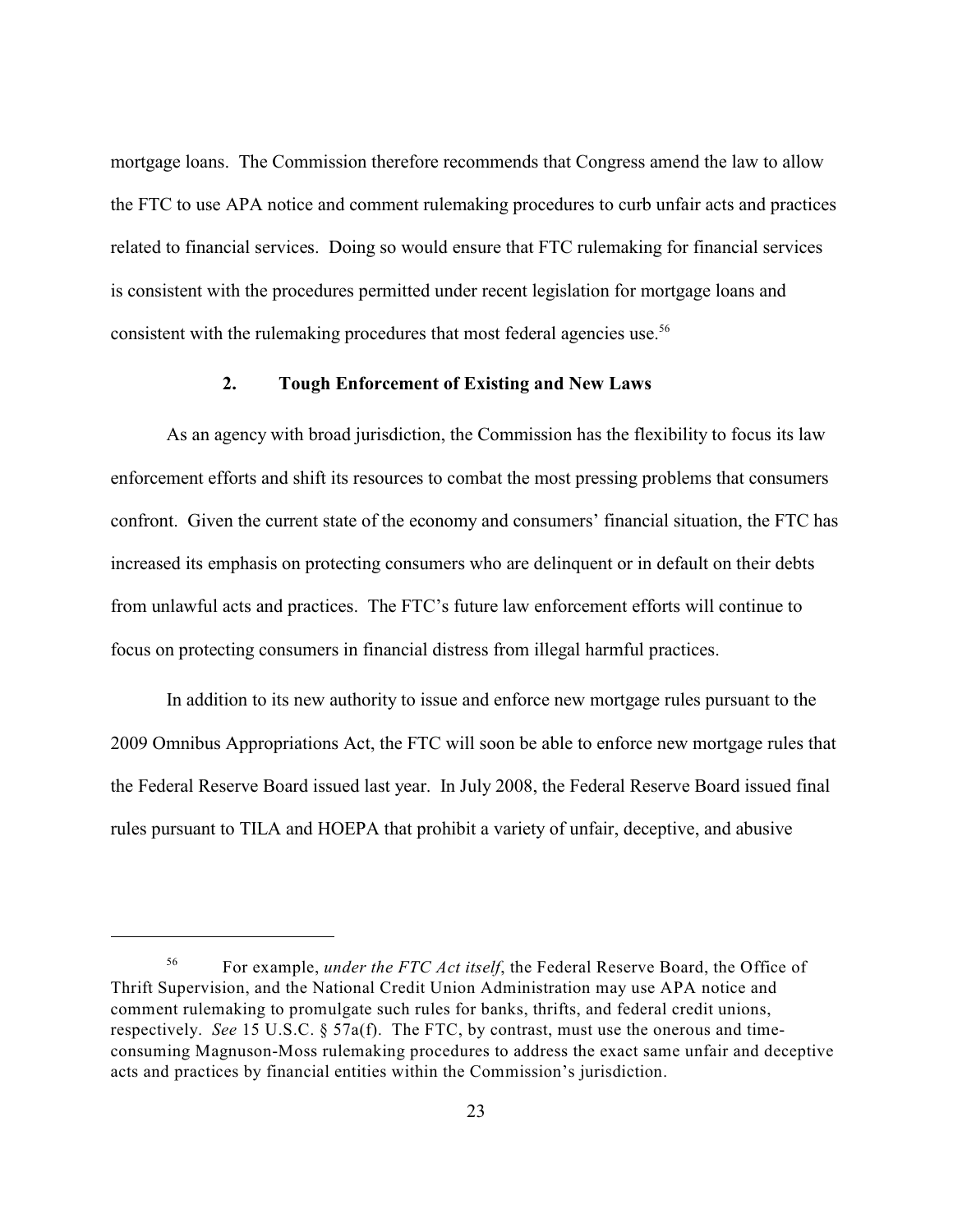home mortgage advertising, lending, appraisal, and servicing practices.<sup>57</sup> As discussed above, the FTC has the authority to enforce rules implementing TILA and HOEPA for non-bank financial companies, such as nonbank mortgage companies, mortgage brokers, and finance companies. The 2009 Omnibus Appropriations Act enhanced the Commission's ability to enforce many of these new rules by providing that a violation of those rules generally shall be treated as a violation of an FTC trade regulation rule,<sup>58</sup> thus allowing the FTC to obtain civil penalties against those within the Commission's jurisdiction who violate these rules. Once the Federal Reserve Board's new TILA and HOEPA rules take effect in October 2009,<sup>59</sup> the Commission will actively enforce them.

Although the Commission's new authority under the 2009 Omnibus Appropriations Act will enhance FTC law enforcement, the FTC believes that it could be even more effective if the law were changed to permit the agency to obtain civil penalties for all unfair and deceptive acts and practices related to financial products and services and to bring suit in federal court in its own right to obtain civil penalties. The FTC does not have the authority to seek civil penalties for violations of some of the laws that it enforces – most notably, the agency cannot obtain penalties against those who engage in unfair or deceptive acts and practices in violation of the

<sup>&</sup>lt;sup>57</sup> See Truth in Lending, Final Rule, 73 Fed. Reg. 44,522 (July 30, 2008), *available at* http://edocket.access.gpo.gov/2008/pdf/E8-16500.pdf.

<sup>&</sup>lt;sup>58</sup> Section 626(c) of the 2009 Omnibus Appropriations Act.

 $T_{\text{1}}^{59}$  The exception is the escrow rule, which is effective on two phased-in dates in 2010.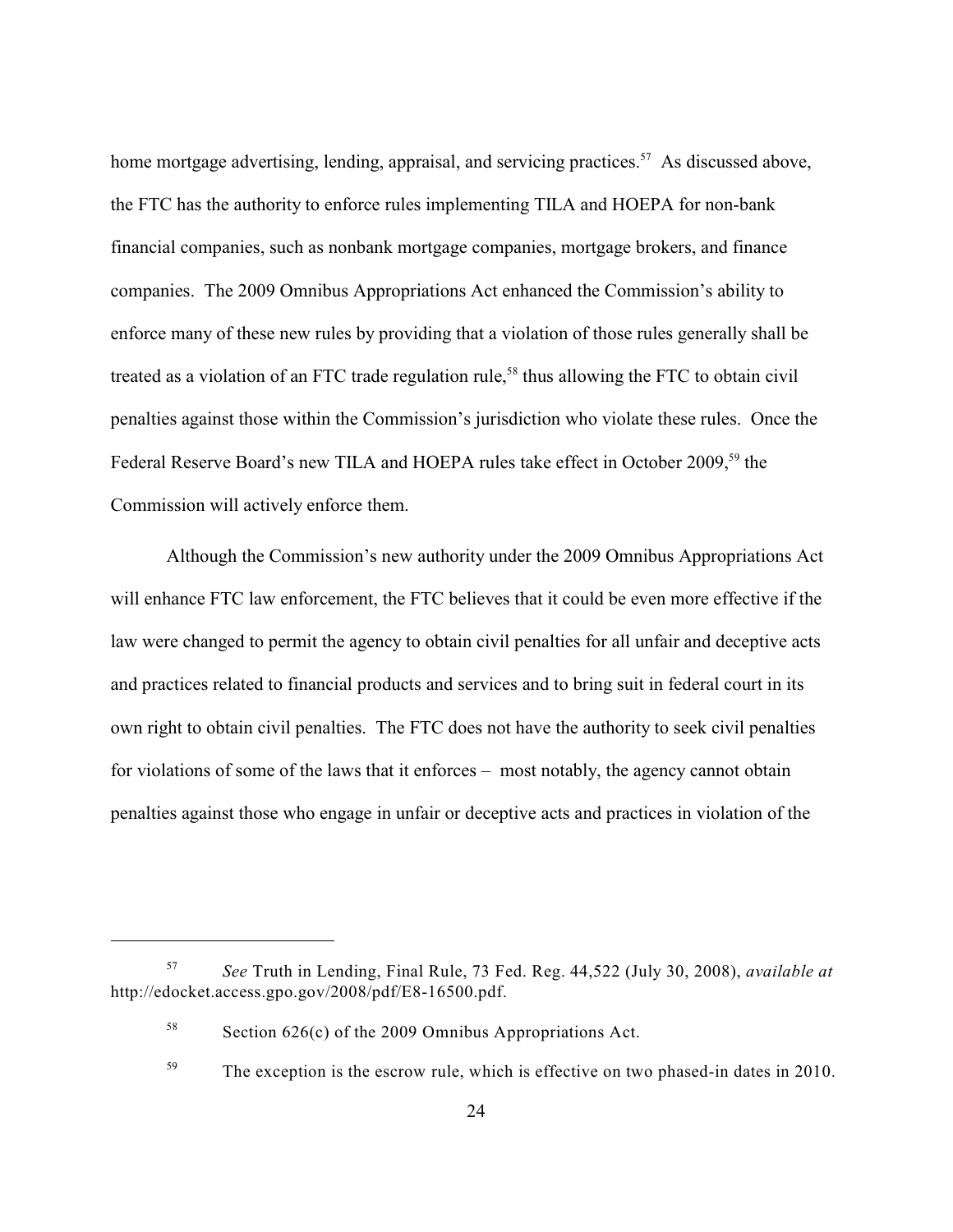FTC Act. $60$  Equitable monetary remedies, such as redress and disgorgement, may not be appropriate or sufficient in certain cases, and the availability of civil penalties against the wrongdoers would likely achieve greater deterrence. Changing the law to permit the agency to obtain civil penalties for unfair or deceptive acts or practices related to financial services thus would increase deterrence of would-be violators and protect consumers more effectively.<sup>61</sup>

In addition, even if civil penalties are available, the FTC may not bring an action in federal court seeking penalties without first referring it to the Department of Justice (DOJ) to file on behalf of the Commission. $62$  Changing the process that is required to obtain penalties where they are available would make FTC law enforcement more effective. Giving the FTC independent litigating authority when it seeks civil penalties would allow the Commission – the agency with the greatest expertise in enforcing the FTC Act – to litigate some of its own civil penalty cases, while retaining the option of referring appropriate matters to DOJ.<sup>63</sup> Conferring

 $^{60}$  Currently, the FTC may seek civil penalties against any entity that knowingly violates a trade regulation rule promulgated by the FTC or that violates an FTC cease and desist order. *See* 15 U.S.C. §§ 45(l) and (m)(1)(A). In addition, recognizing the importance of civil penalties, Congress has specifically authorized the FTC to seek civil penalties for violations of certain statutes, *e.g.*, the FDCPA.

 $1<sup>61</sup>$  If the Commission brings an action in federal court to obtain injunctive relief, the agency should be able to obtain civil penalties in the same action.

 $^{62}$  15 U.S.C. § 56.

 $63$  Other independent federal agencies, such as the Securities and Exchange Commission and the Commodity Futures Trading Commission, are able to maximize the benefits of their own expertise by independently bringing administrative or judicial actions for civil penalties.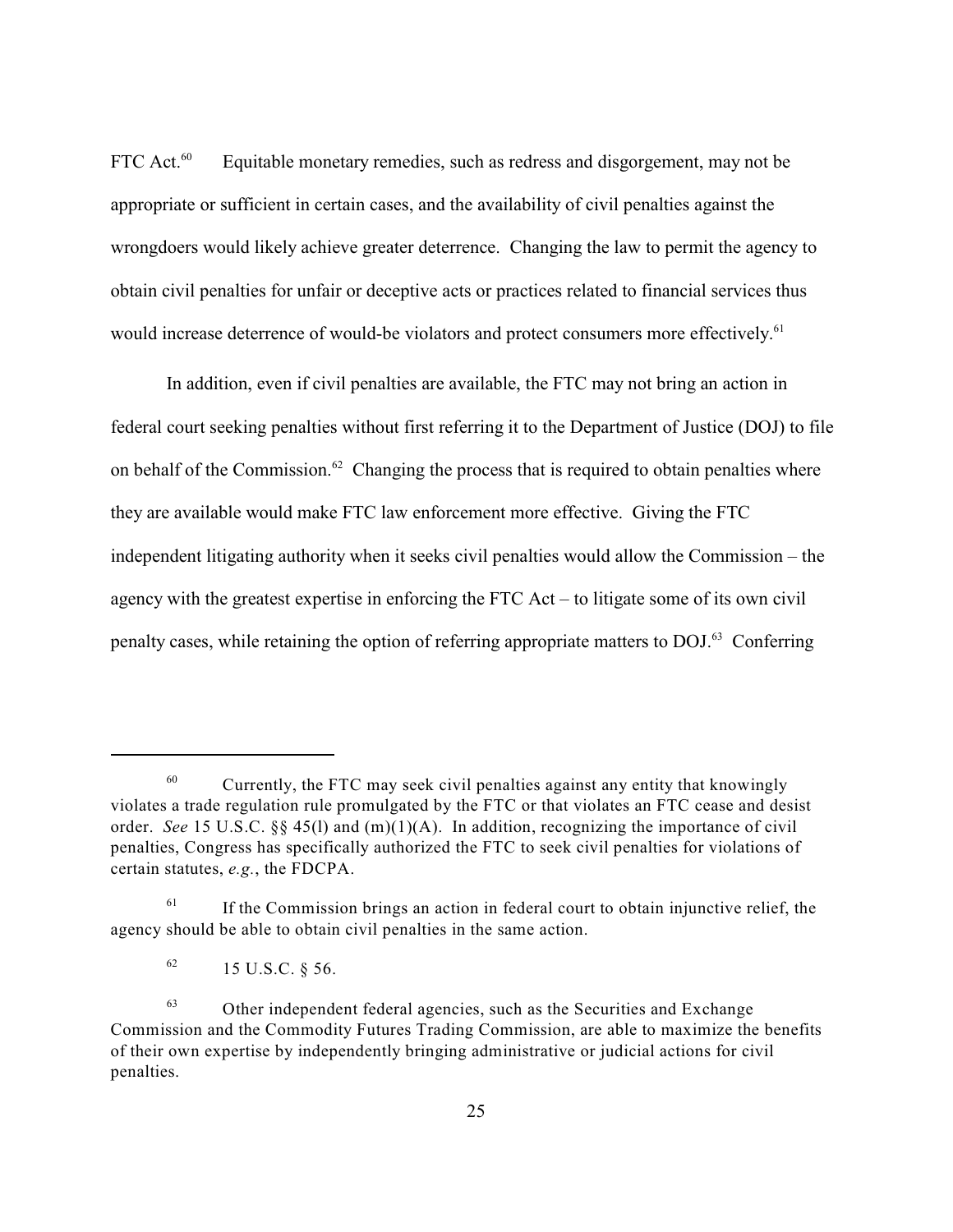this authority on the Commission also would increase efficiency.<sup>64</sup> The Commission therefore believes that the FTC Act should be amended to expand the agency's independent litigating authority to allow the FTC to bring actions for civil penalties in federal court "in its own name by any of its attorneys," without mandating that DOJ have the option to litigate on the FTC's behalf, as is currently required.

### **3. Research and Policy Development**

As is clear from recent experience, markets for financial services are complex and dynamic, changing in response to developments in the economy, technology, the law, and many other factors. To remain an effective protector of and advocate for consumers of financial services, the FTC recognizes that the government must continually increase its knowledge of changing practices, evaluate its efforts, and modify its approach as needed.

The Commission has made the development and testing of disclosures (especially mortgage disclosures) a key priority in its research relating to financial services. Current statutory and regulatory schemes related to financial services include a host of requirements mandating that information be disclosed to consumers. Some have questioned whether these disclosures provide consumers with the information they need to properly understand the

 $^{64}$  Currently, if DOJ declines to participate in the name of the United States or otherwise fails to act within 45 days on such a referral, the Commission may file the case in its own name. This process requires extra time and delay, even under the best of circumstances. Moreover, once DOJ accepts a referral, the FTC normally assigns one or more of its staff attorneys, at DOJ's request, to assist in litigating the case. Despite excellent relations and coordination, the use of personnel at two agencies inevitably creates delay and inefficiencies. This is particularly true in cases where the FTC is simply referring to DOJ a civil penalty settlement to be filed in federal court.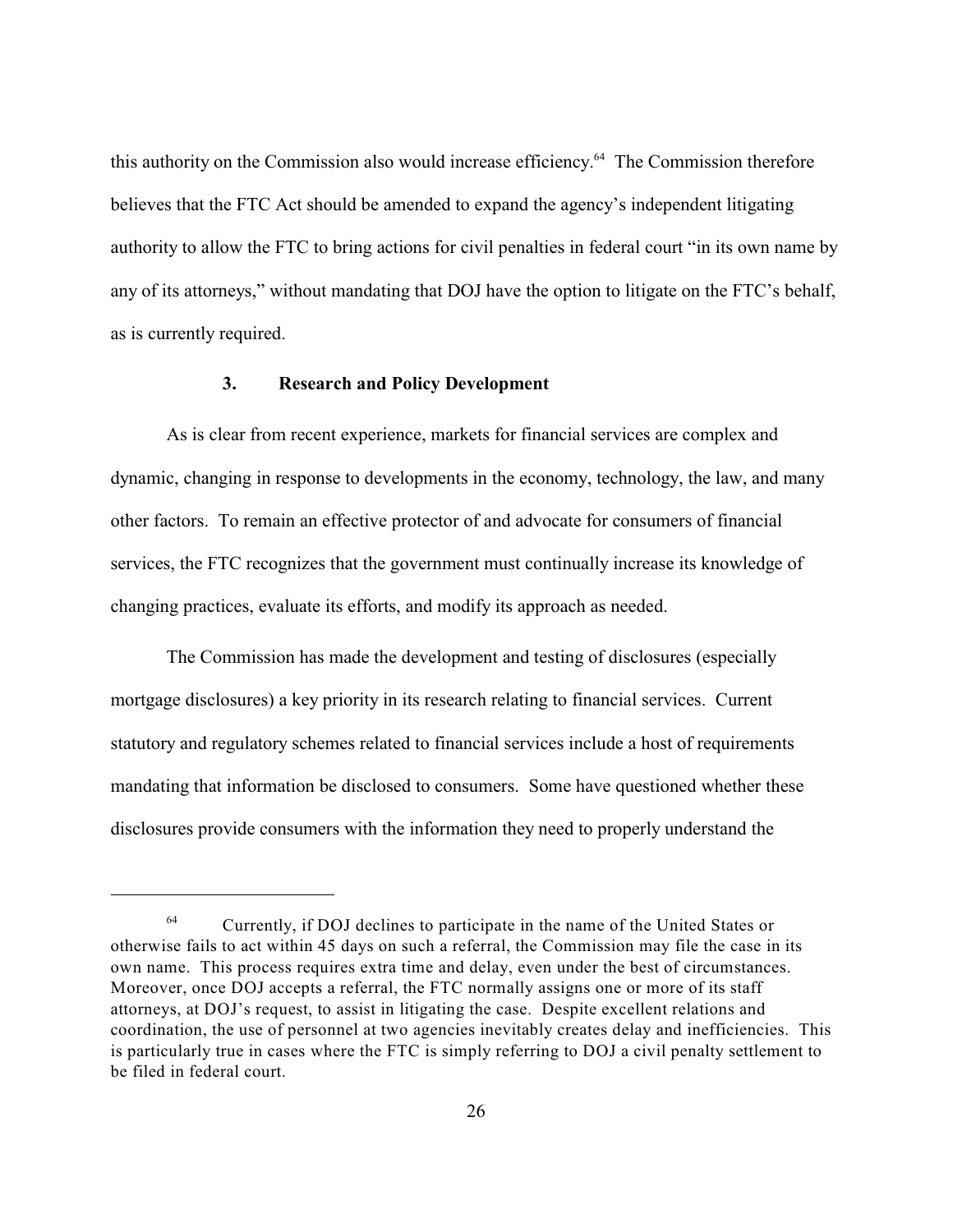products they are purchasing, and suggested that current disclosure requirements are inadequate in light of the advent and expansion of new financial services, such as alternative mortgages.

The Commission has a long history of conducting empirical tests of the efficacy of disclosures in a wide variety of commercial contexts.<sup>65</sup> Most recently, in 2007, the FTC's Bureau of Economics published a seminal research report concluding that the current mortgage disclosure requirements do not work and that alternative disclosures should be considered and tested.<sup>66</sup> (A copy of the prototype mortgage disclosure document that the FTC staff tested is attached to this testimony). As policymakers assess the utility of disclosures for financial services, the FTC has an opportunity to play a pivotal role in the debate. The Commission has the experience needed to conduct reliable studies of disclosures and report the results of these

 $F$ <sup>65</sup> For example, the FTC staff released a study showing that broker compensation disclosures that the Department of Housing and Urban Development had proposed confused consumers, leading many of them to choose loans that were more expensive. *See* Federal Trade Commission, Bureau of Economics Staff Report, *The Effect of Mortgage Broker Compensation Disclosures on Consumers and Competition: A Controlled Experiment* (February 2004). Another example is seminal empirical research conducted by FTC staff on rent-to-own transactions, including evaluating consumer disclosure requirements. *See* Federal Trade Commission, Bureau of Economics Staff Report, *Survey of Rent-to-Own Customers* (April 2000).

See Federal Trade Commission, Bureau of Economics Staff Report, *Improving* <sup>66</sup> *Consumer Mortgage Disclosures: An Empirical Assessment of Current and Prototype Disclosure Forms* (June 2007), *available at*

http://www.ftc.gov/os/2007/06/P025505mortgagedisclosurereport.pdf. In this empirical study, the FTC staff tested currently required mortgage cost disclosure documents, as well as developed and tested a prototype mortgage cost disclosure document. The FTC staff study concluded that the current document "failed to convey key mortgage costs to many consumers," while the prototype document "significantly improved consumer recognition of mortgage costs, demonstrating that better disclosures are feasible." *Id.* at ES-1 and ES-5. Following up on this research, in 2008 the FTC's Bureau of Economics convened a conference to evaluate how mortgage disclosures could be improved. *See* Federal Trade Commission, "May 15, 2008 Mortgage Disclosure Conference," *available at* http://www2.ftc.gov/opa/2008/05/mortgage.shtm.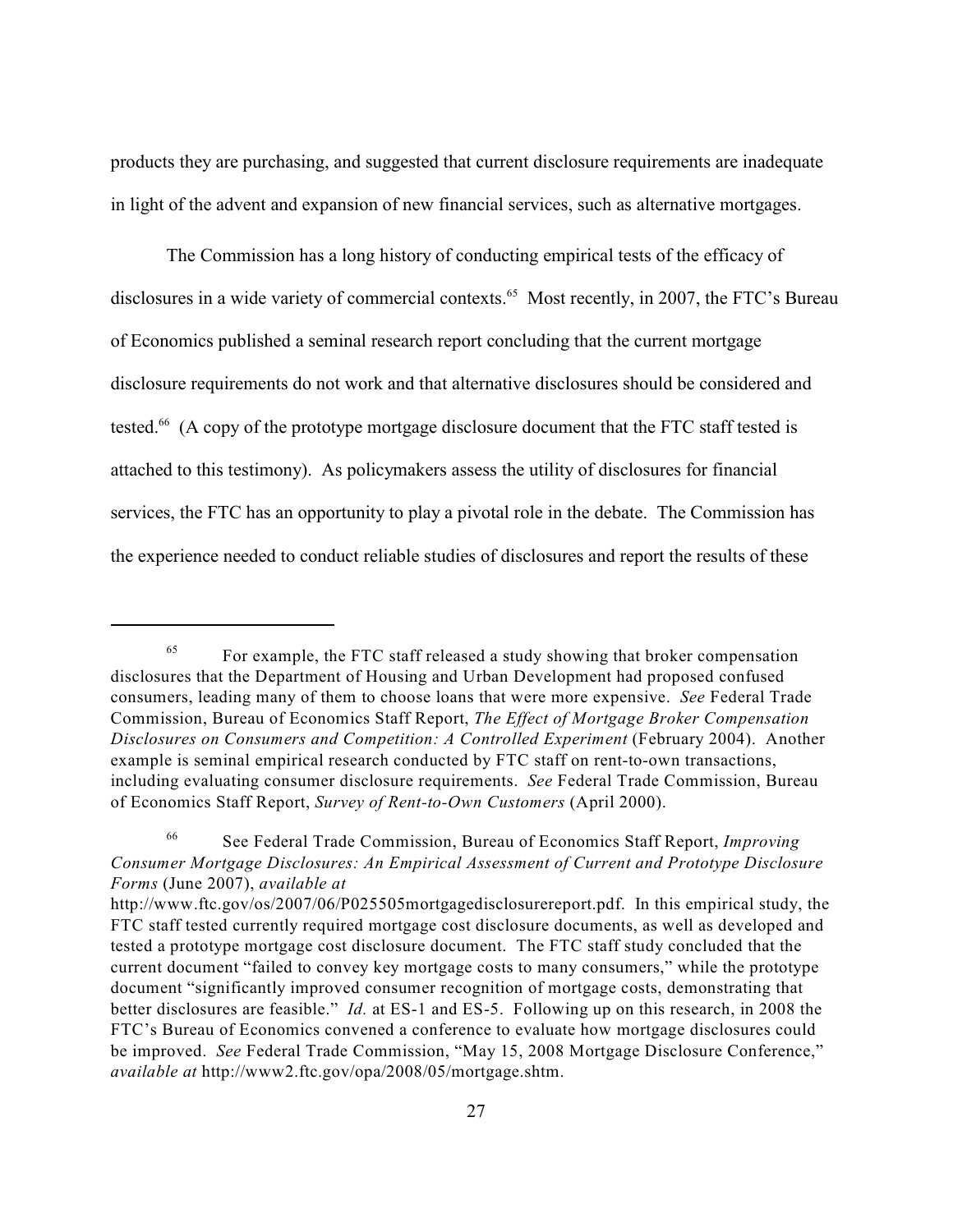studies to policymakers and the public. The FTC intends to focus more attention on and devote more resources to its vital empirical work on how to make disclosures effective so that the agency can foster the development of sound consumer protection policy.

In addition to conducting empirical research, the Commission engages in other policy development to identify and promote effective policies related to financial services. For example, in late 2007, the Commission hosted a two-day workshop, entitled "Collecting Consumer Debts: The Challenges of Change," to explore changes in the debt collection industry and examine their impact on consumers and businesses since the FDCPA was enacted in 1977. The FTC released its debt collection workshop report last month.<sup> $67$ </sup> The Commission concluded that debt collection law needs reform and modernization to reflect changes in consumer debt, the debt collection industry, and technology. The Report discusses these changes and sets forth the modifications to the law the FTC believes are needed to provide better consumer protection without unduly burdening debt collection.

Among other changes, the Report recommends that Congress amend the FDCPA to allow the FTC to issue implementing rules. The Commission believes that granting the agency such rulemaking authority would help the debt collection regulatory scheme keep pace with changes in technology and industry practices that create a risk of harm to consumers. The FTC hopes that its Report is a catalyst for change in the debt collection regulatory system.

In addition, in September 2008, the Commission convened a public workshop to examine

Federal Trade Commission, "*Collecting Consumer Debts: The Challenges of* <sup>67</sup> *Change, A Report by the Federal Trade Commission*," (Feb, 26, 2009).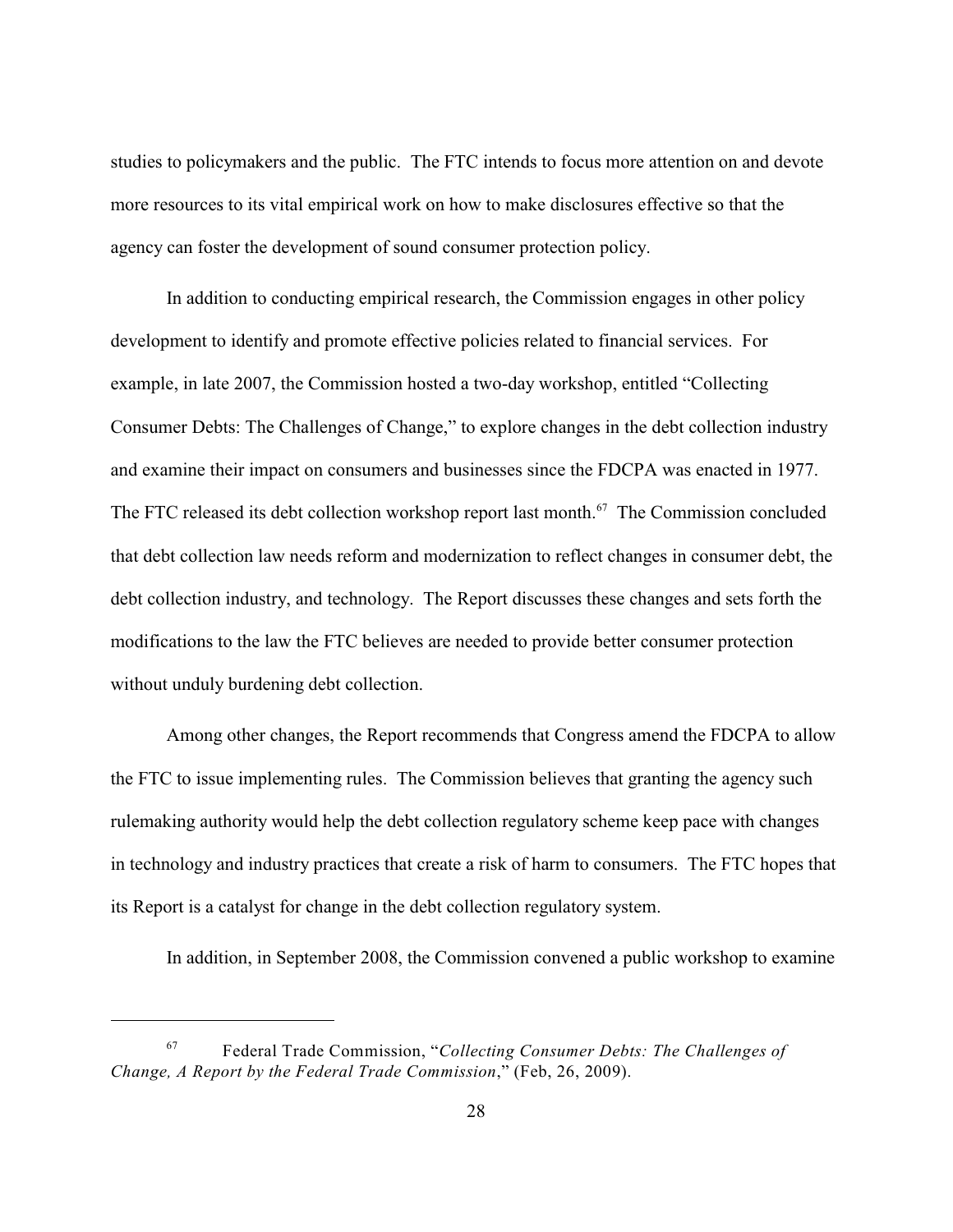the debt settlement industry, including the role of creditors, and the consumer protection issues that the for-profit business model raises. The Commission is considering what initiatives, in addition to continued aggressive enforcement, are needed to further protect consumers from deceptive and unfair practices by purported debt relief companies.

### **B. FTC's Future Role in Consumer Financial Services Regulation**

The Commission recognizes that the government must do more to protect consumers of financial services. Several bills have been introduced and proposals offered under which there would be changes in federal oversight of financial services.<sup>68</sup> There are differences in these bills and proposals, and there are numerous challenging issues that would have to be resolved to implement these concepts.

As these discussions about consumer financial services regulation continue, the Commission urges this Committee and the Congress to consider how best to utilize the Commission's unparalleled expertise in consumer protection. For many decades, consumer protection has been the FTC's central mission. The Commission has extensive experience enforcing consumer credit laws and a wide variety of other consumer protection laws, including working successfully with state law enforcers and regulators. The FTC is recognized as a leader in developing and distributing consumer and business education materials on a wide range of

<sup>&</sup>lt;sup>68</sup> See, e.g., Financial Product Safety Commission Act of 2009, S. 566, 111<sup>th</sup> Cong.  $(1<sup>st</sup> Sess. 2009)$ ; Consumer Credit Safety Commission Act of 2008, S. 3629, 110<sup>th</sup> Cong. (2d Sess. 2008); Consumer Credit Safety Commission Act of 2008, H.R. 7258, 110<sup>th</sup> Cong. (2d Sess. 2008); Cong. Oversight Panel, "Special Report on Regulatory Reform: Modernizing the American Financial Regulatory System: Recommendations for Improving Oversight, Protecting Consumers, and Ensuring Stability," (Jan. 2009), at 34; U.S. Department of the Treasury, "Blueprint for a Modernized Financial Regulatory Structure," (Mar. 2008).